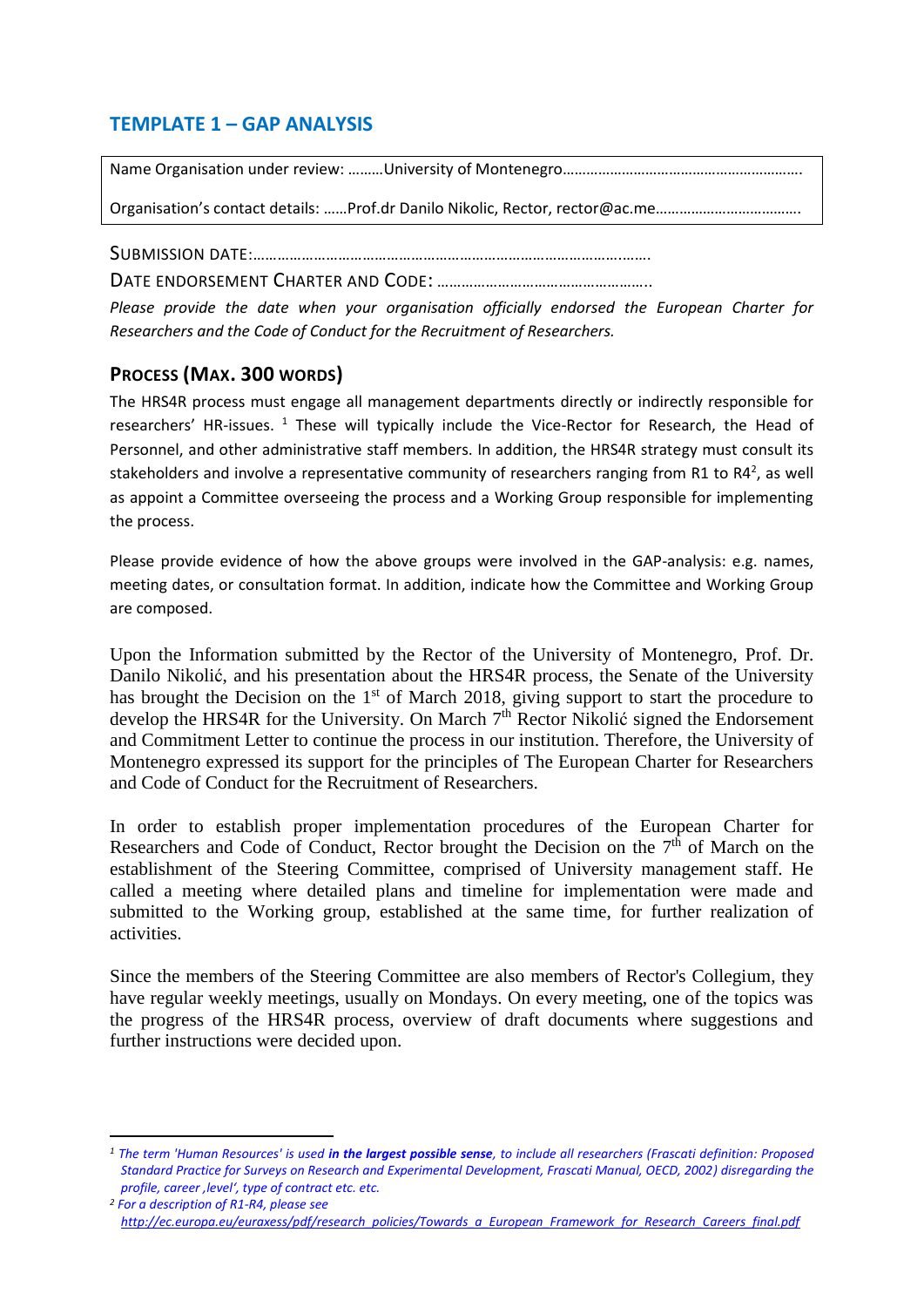After the Working group submits the draft Gap analysis and the Action Plan, the Steering Committee prepares the final version to be submitted to the Senate of the University for adoption.

The Working group was appointed by the Rector of the University of Montenegro on 7th of March 2018. Considering various aspects of the Charter&Code principles, it was formed by representatives of management (also researchers), members of administrative staff including legal department, international relations.

The Working group was in charge to realize activities according to the Plan provided by the Steering Committee; to organize meetings, coordinate the work of focus groups in providing feedback on the Charter&Code principles in relation to policies and practice at the University of Montenegro; to deliver draft of the Gap Analysis with the Action Plan and submit it to the Steering Committee for further consideration.

#### **GAP ANALYSIS**

The Charter and Code provides the basis for the Gap analysis. In order to aid cohesion, the 40 articles have been renumbered under the following headings. Please provide the outcome of your organisation's GAP analysis below. If your organisation currently does not fully meet the criteria, please list whether national or organisational legislation may be limiting the Charter's implementation, initiatives that have already been taken to improve the situation or new proposals that could remedy the current situation. In order to help the organisation's recruitment strategy, a specific self-assessment checklist is provided for Open, Transparent and Merit-Based Recruitment.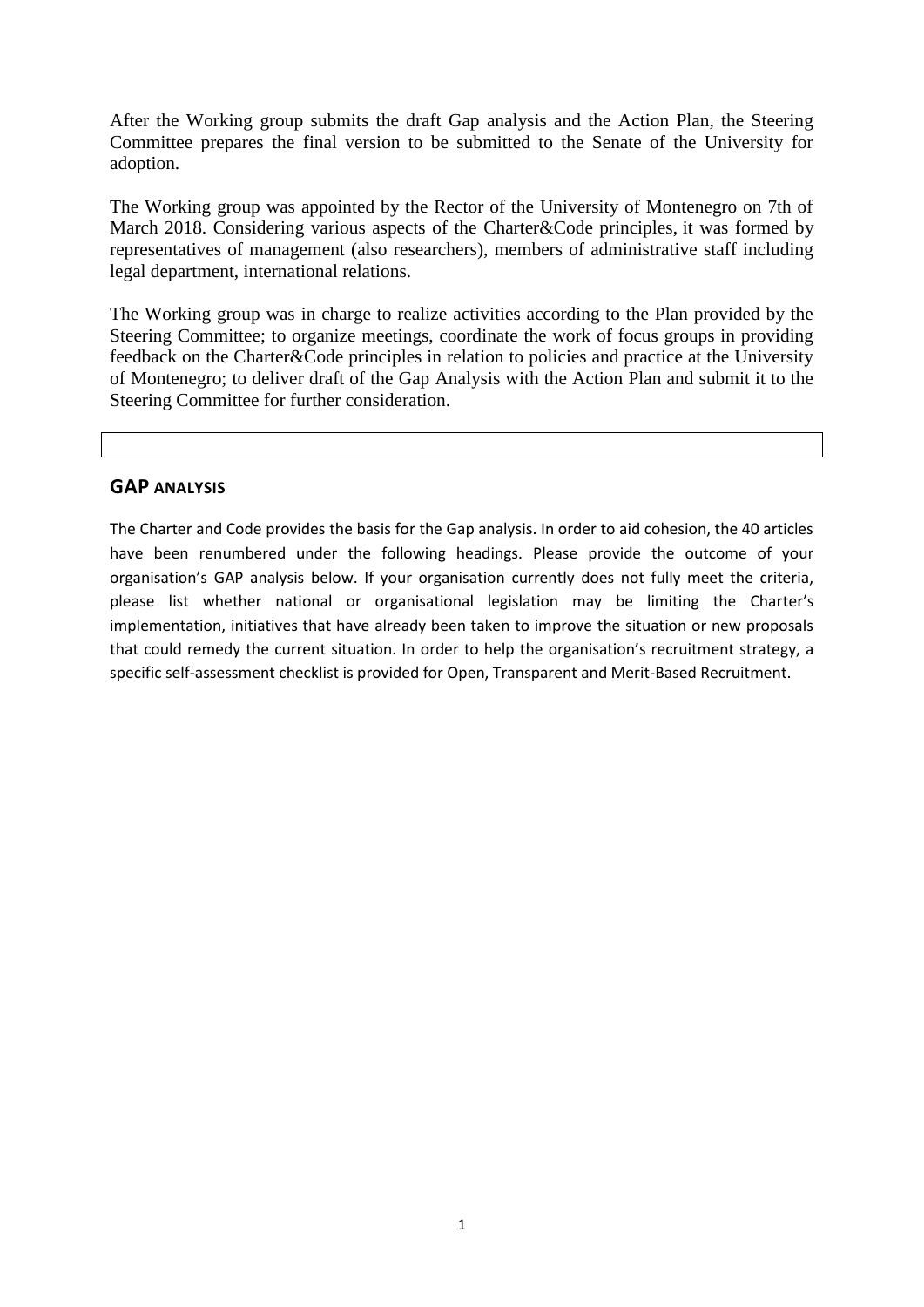|                                                                                                                                                                                                                                                                                                                                                                                                                                                                                                                                                                                                                                                                                                                                                                                                                                                                                           |                                                                                                                                        | European Charter for Researchers and Code of Conduct for the Recruitment of Researchers: GAP analysis overview                                                                                                                                                                                             |                                                                                                                                                                                                                                                                                                                                                                                                                                                                                                                              |
|-------------------------------------------------------------------------------------------------------------------------------------------------------------------------------------------------------------------------------------------------------------------------------------------------------------------------------------------------------------------------------------------------------------------------------------------------------------------------------------------------------------------------------------------------------------------------------------------------------------------------------------------------------------------------------------------------------------------------------------------------------------------------------------------------------------------------------------------------------------------------------------------|----------------------------------------------------------------------------------------------------------------------------------------|------------------------------------------------------------------------------------------------------------------------------------------------------------------------------------------------------------------------------------------------------------------------------------------------------------|------------------------------------------------------------------------------------------------------------------------------------------------------------------------------------------------------------------------------------------------------------------------------------------------------------------------------------------------------------------------------------------------------------------------------------------------------------------------------------------------------------------------------|
| Status: to what extent does this<br>organisation<br>the<br>following<br>meet<br>principles?                                                                                                                                                                                                                                                                                                                                                                                                                                                                                                                                                                                                                                                                                                                                                                                               | $+$ = fully implemented<br>$+/-$ = almost but not fully implemented<br>$-/-$ = partially implemented<br>- = insufficiently implemented | In case of -, $-$ /+, or +/-, please indicate<br>the actual "gap" between the principle<br>and the current practice in your<br>organisation.<br>lf<br>relevant,<br>list<br>please<br>any<br>national/regional<br>legislation<br>or<br>regulation<br>organisational<br>currently<br>impeding implementation | Initiatives already undertaken and/or<br>suggestions for improvement                                                                                                                                                                                                                                                                                                                                                                                                                                                         |
| <b>Ethical and Professional Aspects</b>                                                                                                                                                                                                                                                                                                                                                                                                                                                                                                                                                                                                                                                                                                                                                                                                                                                   |                                                                                                                                        |                                                                                                                                                                                                                                                                                                            |                                                                                                                                                                                                                                                                                                                                                                                                                                                                                                                              |
| 1. Research freedom<br>Researchers should focus their research<br>for the good of mankind and for<br>expanding the frontiers of scientific<br>knowledge, while enjoying the freedom<br>of thought and expression, and the<br>freedom to identify methods by which<br>problems are solved, according to<br>recognised ethical principles and<br>practices. Researchers should, however,<br>recognise the limitations to this freedom<br>that could arise as a result of particular<br>research circumstances (including<br>supervision/guidance/management) or<br>operational constraints, e.g. for<br>budgetary or infrastructural reasons or,<br>especially in the industrial sector, for<br>reasons of intellectual property<br>protection. Such limitations should not,<br>however, contravene recognised ethical<br>principles and practices, to which<br>researchers have to adhere. | $+$                                                                                                                                    |                                                                                                                                                                                                                                                                                                            | According to the Law on Higher<br>Education, section Research Freedom,<br>Article 21 "Academic staff at the<br>Institution shall be free to publish the<br>results of their research, in accordance<br>with the special Law and the Acts of the<br>Institution."<br>The University of Montenegro is the<br>signatory of the Magna Charta<br>Universitatum, where it is considered<br>that signatories are keepers of the<br>universal values such are autonomy and<br>academic freedom, as the most<br>important principles. |

г

#### 2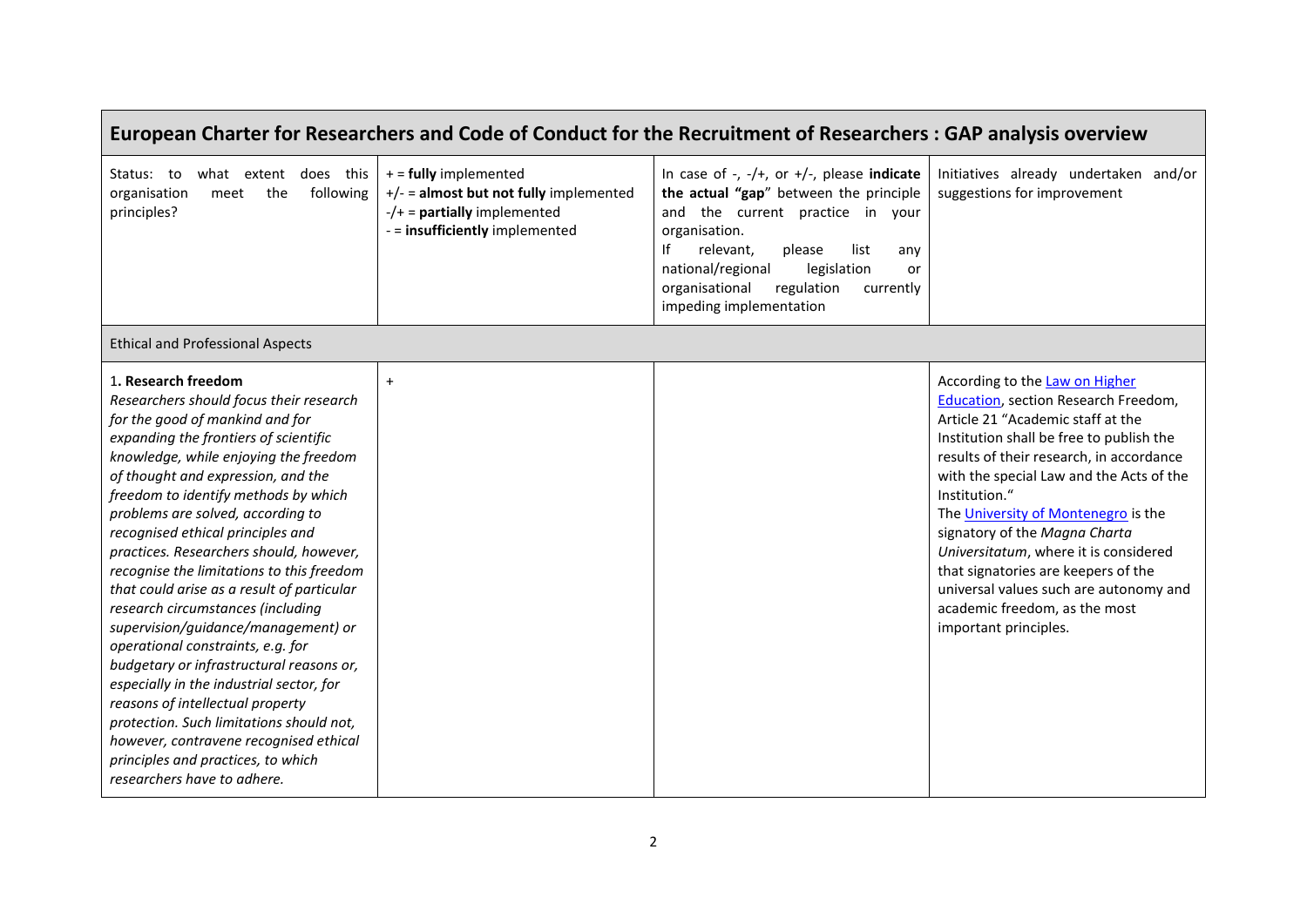| 2. Ethical principles<br>Researchers should adhere to the<br>recognised ethical practices and<br>fundamental ethical principles<br>appropriate to their discipline(s) as well<br>as to ethical standards as documented in<br>the different national, sectoral or<br>institutional Codes of Ethics. | $+/-$ | There is no overreaching national<br>legislation regarding this issue. The<br>national Law on Academic Integrity is in<br>the procedure to be adopted.<br>The Code of Ethics of the University of<br>Montenegro will be reviewed and<br>adopted in accordance with the new Law<br>on Academic Integrity.<br>Also, there is a Code of medical ethics<br>and deontology, Code of Dentistry<br>Health Care, which are also applicable to<br>the professors of the Medical Faculty at<br>the University of Montenegro.<br>Implementation of the Code of Ethics is<br>the responsibility of the Court of Honour<br>of the University of Montenegro. | The Law on Academic Integrity is being<br>drafted by the Ministry of Education and<br>it is currently in the Parliament's<br>procedure.<br>Eventually, amendments to the current<br>Code of Ethics of the University of<br>Montenegro will be reviewed and<br>adopted according to the provisions of<br>this Law.<br>The adoption of a new, revised code will<br>follow the adoption of the Act on<br>Academic Integrity, whose adoption is<br>expected<br>in following months.<br>The representatives of the University of<br>Montenegro participated in drafting the<br>new law within the working group,<br>together with the international experts<br>who will be also involved in the process<br>of changing the Code of Ethics upon the<br>Law adoption.<br>The University of Montenegro is also in<br>the process of certification for the<br>academic integrity issues (responsibility<br>of<br>the<br>institution,<br>capacities,<br>possibilities, etc.) which is implemented<br>by the IRAFPA (Switzerland) together<br>with the working group from the<br>University of Montenegro (Decision for<br>the establishment of the working group): |
|----------------------------------------------------------------------------------------------------------------------------------------------------------------------------------------------------------------------------------------------------------------------------------------------------|-------|------------------------------------------------------------------------------------------------------------------------------------------------------------------------------------------------------------------------------------------------------------------------------------------------------------------------------------------------------------------------------------------------------------------------------------------------------------------------------------------------------------------------------------------------------------------------------------------------------------------------------------------------|----------------------------------------------------------------------------------------------------------------------------------------------------------------------------------------------------------------------------------------------------------------------------------------------------------------------------------------------------------------------------------------------------------------------------------------------------------------------------------------------------------------------------------------------------------------------------------------------------------------------------------------------------------------------------------------------------------------------------------------------------------------------------------------------------------------------------------------------------------------------------------------------------------------------------------------------------------------------------------------------------------------------------------------------------------------------------------------------------------------------------------------------------------|
|                                                                                                                                                                                                                                                                                                    |       |                                                                                                                                                                                                                                                                                                                                                                                                                                                                                                                                                                                                                                                | Significant efforts are achieved through<br>the cooperation with the Council of<br>Europe nekako linkovati<br>https://rm.coe.int/CoERMPublicCommo<br>nSearchServices/DisplayDCTMContent?d<br>ocumentId=09000016806dcba6                                                                                                                                                                                                                                                                                                                                                                                                                                                                                                                                                                                                                                                                                                                                                                                                                                                                                                                                  |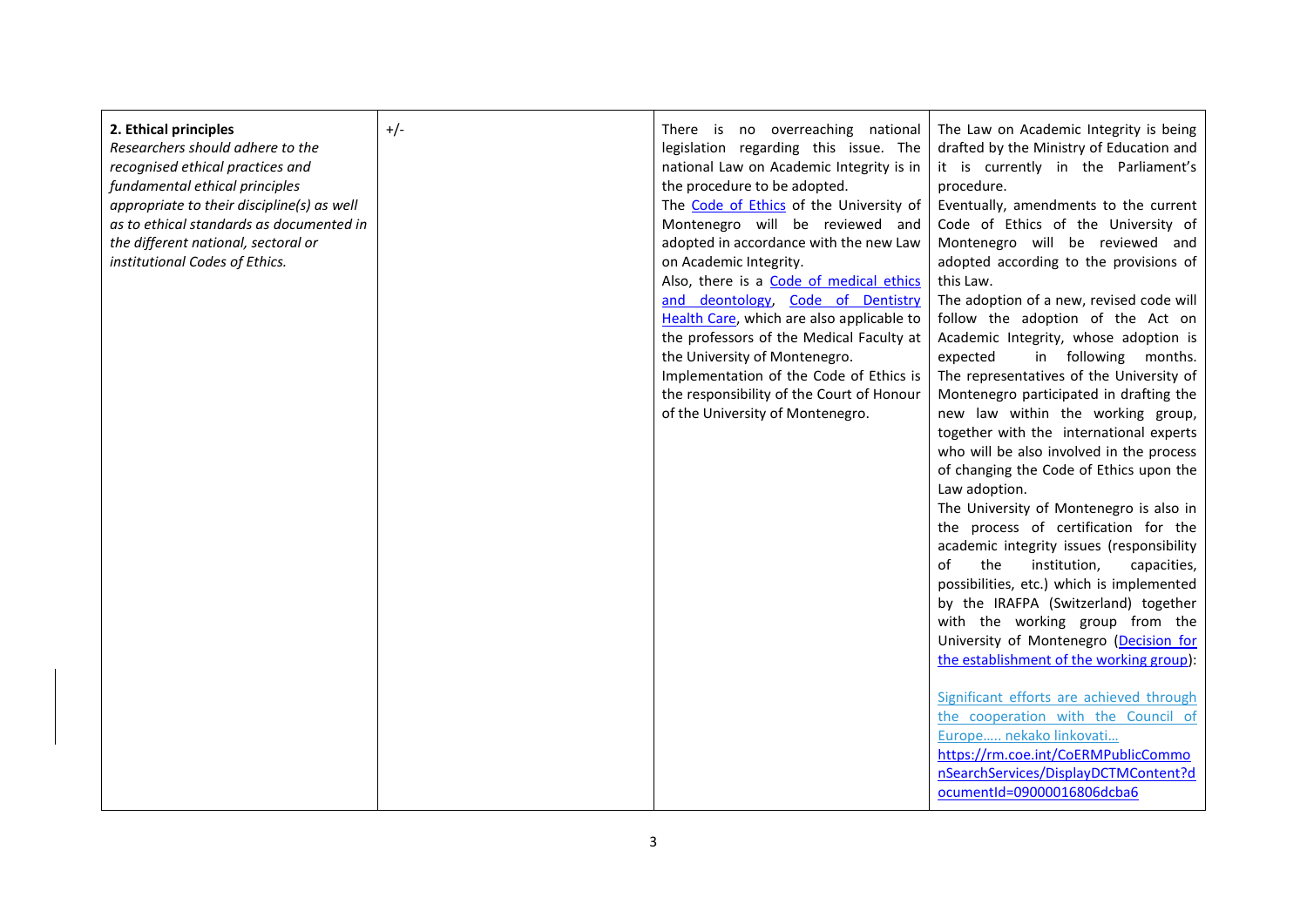|                                                                                                                                                                                                                                                                                                                                                                                 |     | https://pjp-eu.coe.int/en/web/horizontal-facility/news/-<br>/asset_publisher/I6Gkv1gurgHM/content/integrity-plans-a-<br>powerful-tool-in-preventing-fraud-in-higher-<br>education?inheritRedirect=false&redirect=https%3A%2F%2Fpjp-<br>eu.coe.int%2Fen%2Fweb%2Fhorizontal-<br>facility%2Fnews%3Fp p id%3D101 INSTANCE I6Gkv1gurgHM%26p<br>p lifecycle%3D0%26p p state%3Dnormal%26p p mode%3Dview<br>%26p p col id%3Dcolumn-4%26p p col count%3D1 |
|---------------------------------------------------------------------------------------------------------------------------------------------------------------------------------------------------------------------------------------------------------------------------------------------------------------------------------------------------------------------------------|-----|--------------------------------------------------------------------------------------------------------------------------------------------------------------------------------------------------------------------------------------------------------------------------------------------------------------------------------------------------------------------------------------------------------------------------------------------------|
| 3. Professional responsibility<br>Researchers should make every effort to<br>ensure that their research is relevant to                                                                                                                                                                                                                                                          | $+$ | Regulations on the prevention of<br>plagiarism are adopted by the University<br>of Montenegro.                                                                                                                                                                                                                                                                                                                                                   |
| society and does not duplicate research<br>previously carried out elsewhere. They<br>must avoid plagiarism of any kind and<br>abide by the principle of intellectual<br>property and joint data ownership in the<br>case of research carried out in<br>collaboration with a supervisor(s) and/or<br>other researchers. The need to validate<br>new observations by showing that |     | The Law on Academic Integrity is about<br>to be adopted by the Parliament of<br>Montenegro. However, the employees<br>at the University of Montenegro have<br>already had workshops discussing<br>academic integrity in advance to the<br>law-making, and all documents<br>(presentations) are forwarded to its                                                                                                                                  |
| experiments are reproducible should not<br>be interpreted as plagiarism, provided<br>that the data to be confirmed are<br>explicitly quoted. Researchers should<br>ensure, if any aspect of their work is<br>delegated, that the person to whom it is<br>delegated has the competence to carry it                                                                               |     | units in order to follow the instructions<br>and act accordingly. https://pip-<br>eu.coe.int/en/web/horizontal-<br>facility/news/-<br>/asset publisher/I6Gkv1gurqHM/conten<br>t/workshop-on-ethics-integrity-anti-<br>fraud-and-plagiarism-held-at-the-                                                                                                                                                                                          |
| out.                                                                                                                                                                                                                                                                                                                                                                            |     | university-of-<br>montenegro?inheritRedirect=false&redir<br>ect=https%3A%2F%2Fpjp-<br>eu.coe.int%2Fen%2Fweb%2Fhorizontal-<br>facility%2Fnews%3Fp p id%3D101 INST<br>ANCE I6Gkv1gurqHM%26p p lifecycle%<br>3D0%26p p state%3Dnormal%26p p<br>mode%3Dview%26p p col id%3Dcolum                                                                                                                                                                     |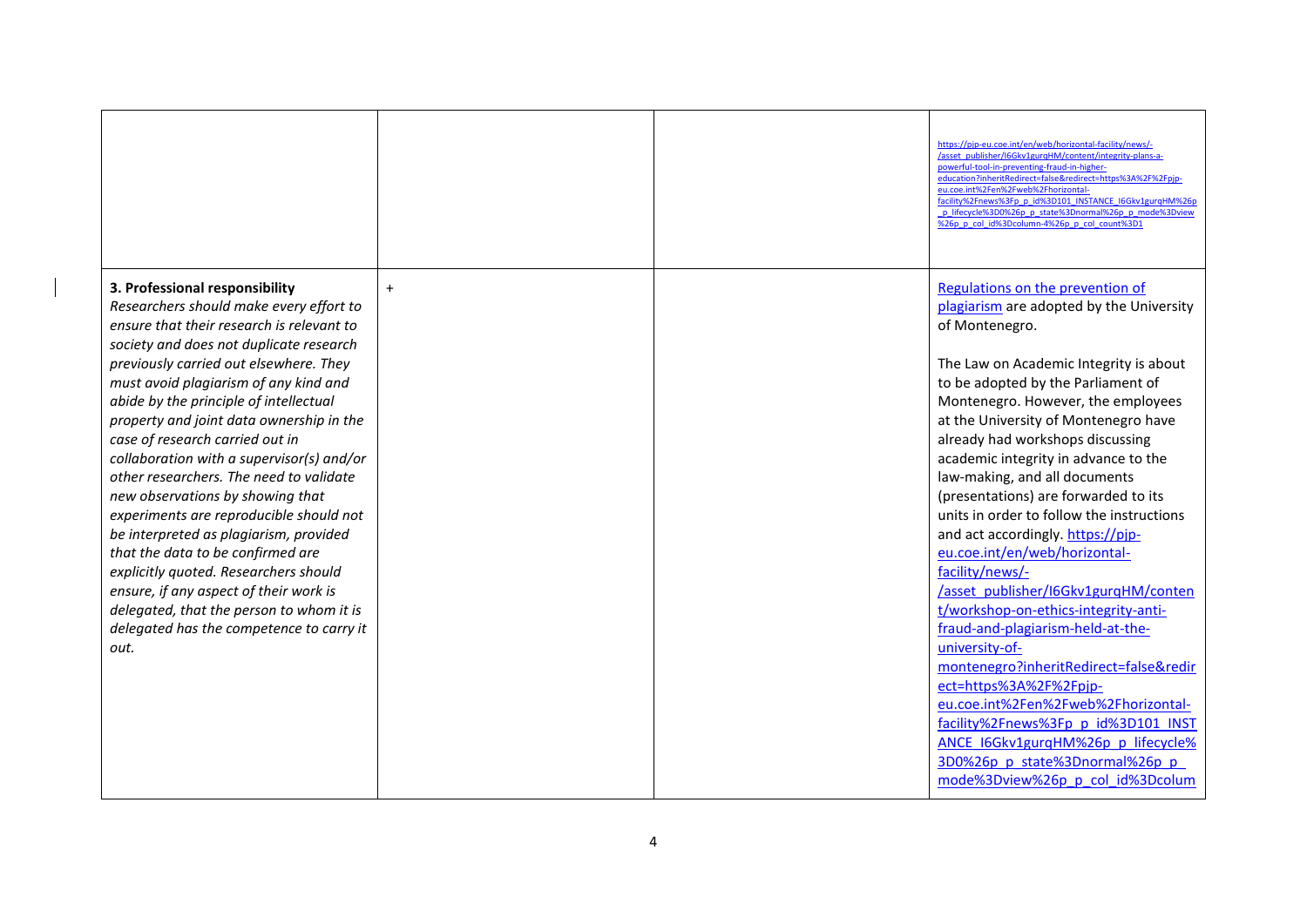|  | $n-$                                      |
|--|-------------------------------------------|
|  | 4%26p p col count%3D1%26 101 INS          |
|  | TANCE I6Gkv1gurgHM advancedSearch         |
|  | %3Dfalse%26 101 INSTANCE I6Gkv1gu         |
|  | rqHM advancedSearch%3Dfalse%26 10         |
|  |                                           |
|  | 1 INSTANCE I6Gkv1gurgHM keywords          |
|  | %3D%26 101 INSTANCE I6Gkv1gurqH           |
|  | M keywords%3D%26 101 INSTANCE I6          |
|  | Gkv1gurqHM delta%3D20%26 101 INS          |
|  | TANCE I6Gkv1gurqHM delta%3D20%26          |
|  | p r p 564233524 resetCur%3Dfalse%2        |
|  | 6p r p 564233524 resetCur%3Dfalse%        |
|  | 26 101 INSTANCE I6Gkv1gurgHM cur          |
|  | %3D3%26 101 INSTANCE I6Gkv1gurqH          |
|  | M cur%3D3%26 101 INSTANCE I6Gkv1          |
|  | gurqHM andOperator%3Dtrue%26 101          |
|  | INSTANCE I6Gkv1gurqHM andOperato          |
|  | r%3Dtrue                                  |
|  |                                           |
|  | This ensures that even before the         |
|  | adoption of the Law, the University units |
|  | act in accordance with the practice of    |
|  | academic integrity.                       |
|  | Within the activities of the Center for   |
|  | Study and Quality Control, two            |
|  | presentations dealing with research       |
|  | methodology have been prepared, with      |
|  | particular emphasis on ethics and-/-or    |
|  | academic responsibility and integrity.    |
|  | The materials will be presented to all    |
|  | students of undergraduate, master and     |
|  |                                           |
|  | doctoral studies starting from the        |
|  | 2019/20 study year.                       |
|  | The Strategy for IPR at the institutional |
|  | level is being drafted, with the expert   |
|  | support by the World Bank.                |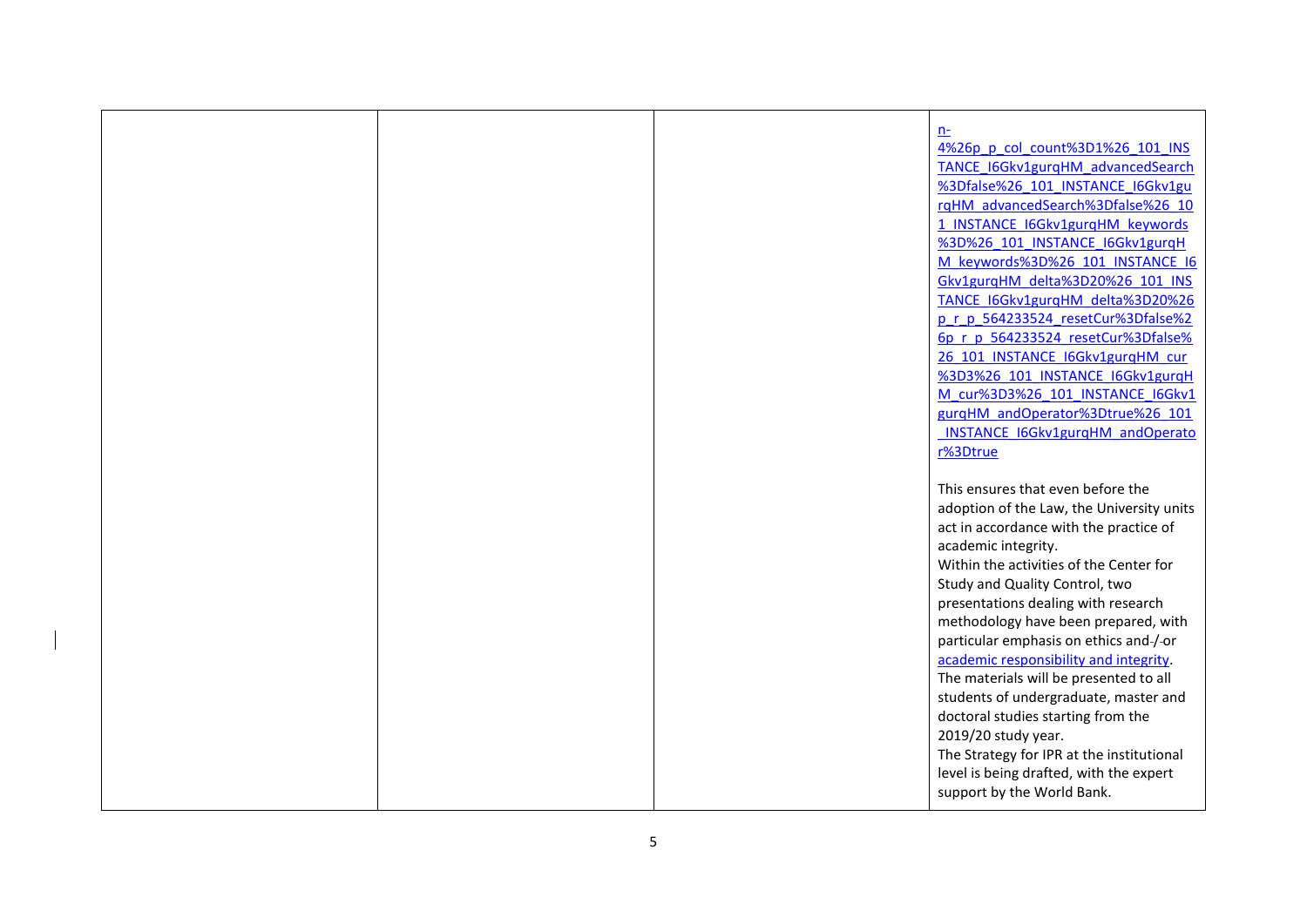| 4. Professional attitude<br>Researchers should be familiar with the<br>strategic goals governing their research<br>environment and funding mechanisms,<br>and should seek all necessary approvals<br>before starting their research or<br>accessing the resources provided. They<br>should inform their employers, funders<br>or supervisor when their research project<br>is delayed, redefined or completed, or<br>give notice if it is to be terminated earlier<br>or suspended for whatever reason. | $+/-$ | Lack of University overall Research<br>Strategy.<br>Criteria for a personal responsibility of<br>researchers managing a project are not<br>clear enough. | The University Code of Ethics dedicates<br>the whole chapter (18 articles)<br>dedicated to the professional attitude<br>and responsibility.<br>The University management established<br>the Working group to work on the<br>development of the overall University<br>Strategy, including research strategy.<br>Namely, the University of Montenegro<br>adopted the Research Strategy for the<br>period 2008-2012, but it was not<br>renewed and now the UoM will work on<br>the new strategy based on the already<br>existing strategy model.<br>There are precise rules about the<br>financing of research, distribution of the<br>costs. Each Project coordinator is obliged<br>to follow these precise rules by signing<br>the internal contract with the dean or<br>Rector. It is necessary to review these<br>contracts and implement its<br>mechanisms, in line with the University<br>Strategy that is to be adopted.<br>However, by the Rector's decision, the<br>University if Montenegro provides the<br>funds for pre-financing and co-financing<br>activities in the cases where it is<br>required. |
|---------------------------------------------------------------------------------------------------------------------------------------------------------------------------------------------------------------------------------------------------------------------------------------------------------------------------------------------------------------------------------------------------------------------------------------------------------------------------------------------------------|-------|----------------------------------------------------------------------------------------------------------------------------------------------------------|-----------------------------------------------------------------------------------------------------------------------------------------------------------------------------------------------------------------------------------------------------------------------------------------------------------------------------------------------------------------------------------------------------------------------------------------------------------------------------------------------------------------------------------------------------------------------------------------------------------------------------------------------------------------------------------------------------------------------------------------------------------------------------------------------------------------------------------------------------------------------------------------------------------------------------------------------------------------------------------------------------------------------------------------------------------------------------------------------------------------|
| 5. Contractual and legal obligations<br>Researchers at all levels must be familiar<br>with the national, sectoral or<br>institutional regulations governing<br>training and/or working conditions. This<br>includes Intellectual Property Rights<br>regulations, and the requirements and                                                                                                                                                                                                               | $+/-$ | Institutional regulation on the IPR is<br>lacking, but it is in the process of<br>development.<br>National IPR regulations are also<br>underdeveloped.   | All existing national and institutional<br>legislative is transparent, available at the<br>web site of the University of<br>Montenegro. Additionally, there are<br>services at the University for further<br>consultations (legal, financial etc.)<br>Currently, there are no available IPR                                                                                                                                                                                                                                                                                                                                                                                                                                                                                                                                                                                                                                                                                                                                                                                                                     |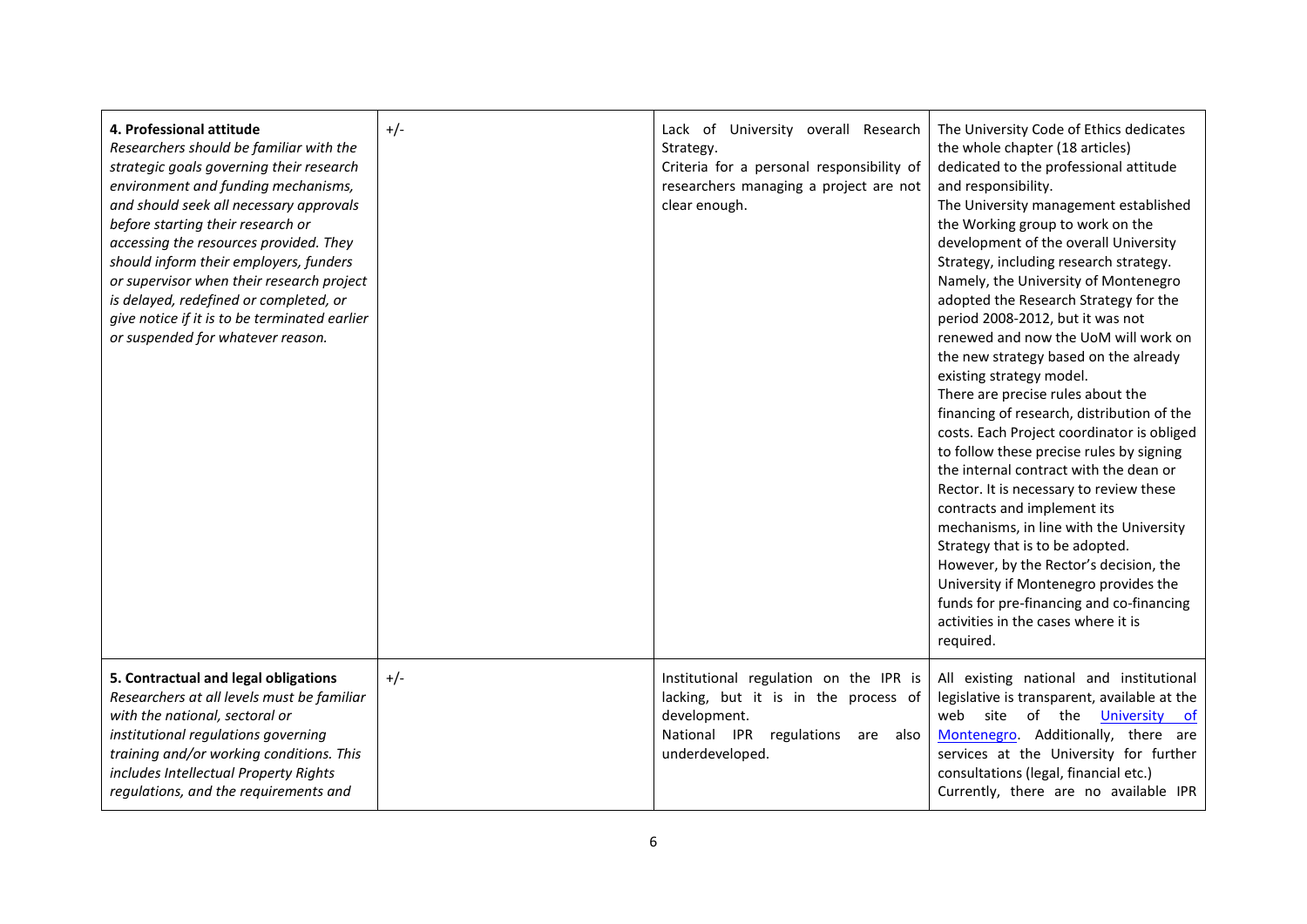| conditions of any sponsor or funders,<br>independently of the nature of their<br>contract. Researchers should adhere to<br>such regulations by delivering the<br>required results (e.g. thesis, publications,<br>patents, reports, new products<br>development, etc) as set out in the terms<br>and conditions of the contract or<br>equivalent document.                                                                                                                                                                                                                                                                                                                                                                                                                                                                                                             |           | regulations at the level of institution<br>(but also at the level of country).<br>However, the University of Montenegro<br>is in the process of development of the<br>IPR policy (in cooperation with the<br>experts from the World Bank and under<br>the coordination of the Ministry of<br>Science of Montenegro).                                                                                                                                                                                                                                                          |
|-----------------------------------------------------------------------------------------------------------------------------------------------------------------------------------------------------------------------------------------------------------------------------------------------------------------------------------------------------------------------------------------------------------------------------------------------------------------------------------------------------------------------------------------------------------------------------------------------------------------------------------------------------------------------------------------------------------------------------------------------------------------------------------------------------------------------------------------------------------------------|-----------|-------------------------------------------------------------------------------------------------------------------------------------------------------------------------------------------------------------------------------------------------------------------------------------------------------------------------------------------------------------------------------------------------------------------------------------------------------------------------------------------------------------------------------------------------------------------------------|
| 6. Accountability<br>Researchers need to be aware that they<br>are accountable towards their<br>employers, funders or other related<br>public or private bodies as well as, on<br>more ethical grounds, towards society as<br>a whole. In particular, researchers<br>funded by public funds are also<br>accountable for the efficient use of<br>taxpayers' money. Consequently, they<br>should adhere to the principles of sound,<br>transparent and efficient financial<br>management and cooperate with any<br>authorised audits of their research,<br>whether undertaken by their<br>employers/funders or by ethics<br>committees. Methods of collection and<br>analysis, the outputs and, where<br>applicable, details of the data should be<br>open to internal and external scrutiny,<br>whenever necessary and as requested by<br>the appropriate authorities. | $\ddot{}$ | The University of Montenegro is<br>integrated concerning the financial<br>flows, with the Internal Audit Service<br>which regularly performs monitoring of<br>research projects and financial<br>transactions in general.<br>Researchers are fully aware of these<br>regulations and practices and adhere to<br>them in their research activities.<br>All regulations are transparent, available<br>at the University web site.<br>https://www.ucg.ac.me/skladiste/blog<br>6/objava 3716/fajlovi/Povelja%20unutr<br>ašnje%20revizije%20za%20Univerzitet%<br>20Crne%20Gore.pdf |
| 7. Good practice in research<br>Researchers should at all times adopt<br>safe working practices, in line with                                                                                                                                                                                                                                                                                                                                                                                                                                                                                                                                                                                                                                                                                                                                                         | $-/-$     | The national Personal Data Protection<br>Law data is practiced. All University units                                                                                                                                                                                                                                                                                                                                                                                                                                                                                          |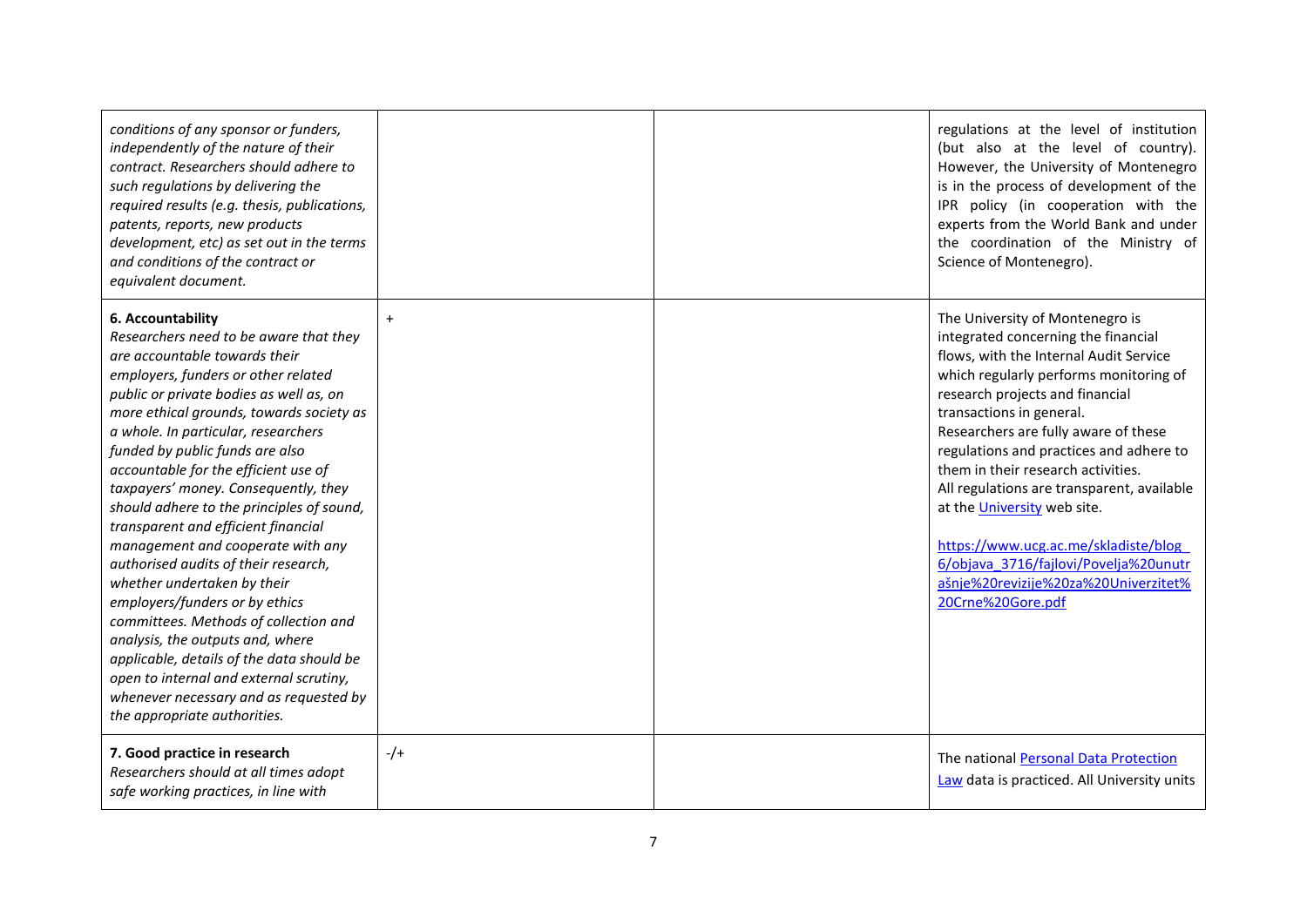*national legislation, including taking the necessary precautions for health and safety and for recovery from information technology disasters, e.g. by preparing proper back -up strategies. They should also be familiar with the current national legal requirements regarding data protection and confidentiality protection requirements, and undertake the necessary steps to fulfil them at all times.*

have the obligation to act according to the national rules concerning the healthy and safe working environment and are quite frequently visited by national inspections from the respective Ministries. Especially those who perform group laboratory exercises for students and staff must act in accordance with [National Law on Safety and Health at](http://www.minradiss.gov.me/en/library/zakoni?alphabet=lat)  [Work](http://www.minradiss.gov.me/en/library/zakoni?alphabet=lat) ('Official Gazette of Montenegro', no. 34/14 ), Law on chemicals ('Official Gazette of Montenegro' 18/12 ), Environment Law ('Official Gazette of Montenegro' 52/2016). [http://www.minradiss.gov.me/Resource](http://www.minradiss.gov.me/ResourceManager/FileDownload.aspx?rid=190596&rType=2&file=Law%20on%20Safety%20and%20Health%20at%20Work%2c%20Amended.docx) [Manager/FileDownload.aspx?rid=19059](http://www.minradiss.gov.me/ResourceManager/FileDownload.aspx?rid=190596&rType=2&file=Law%20on%20Safety%20and%20Health%20at%20Work%2c%20Amended.docx) [6&rType=2&file=Law%20on%20Safety%](http://www.minradiss.gov.me/ResourceManager/FileDownload.aspx?rid=190596&rType=2&file=Law%20on%20Safety%20and%20Health%20at%20Work%2c%20Amended.docx) [20and%20Health%20at%20Work%2c%2](http://www.minradiss.gov.me/ResourceManager/FileDownload.aspx?rid=190596&rType=2&file=Law%20on%20Safety%20and%20Health%20at%20Work%2c%20Amended.docx) [0Amended.docx](http://www.minradiss.gov.me/ResourceManager/FileDownload.aspx?rid=190596&rType=2&file=Law%20on%20Safety%20and%20Health%20at%20Work%2c%20Amended.docx) All research groups, engaged in research projects, are obliged to sign certain <sup>a</sup> type of confidentiality agreement or statement, in dependence of the type of research and funding mechanism. University has recently established the Institute-**Center of excellence for** [Research and Innovation](https://www.ucg.ac.me/skladiste/blog_6/objava_3722/fajlovi/Centre%20of%20Excellence%20for%20Research%20and%20Innovation.pdf) , in order to integrate most of the research activities at the University. The first task of the Institute will be to deliver a Framework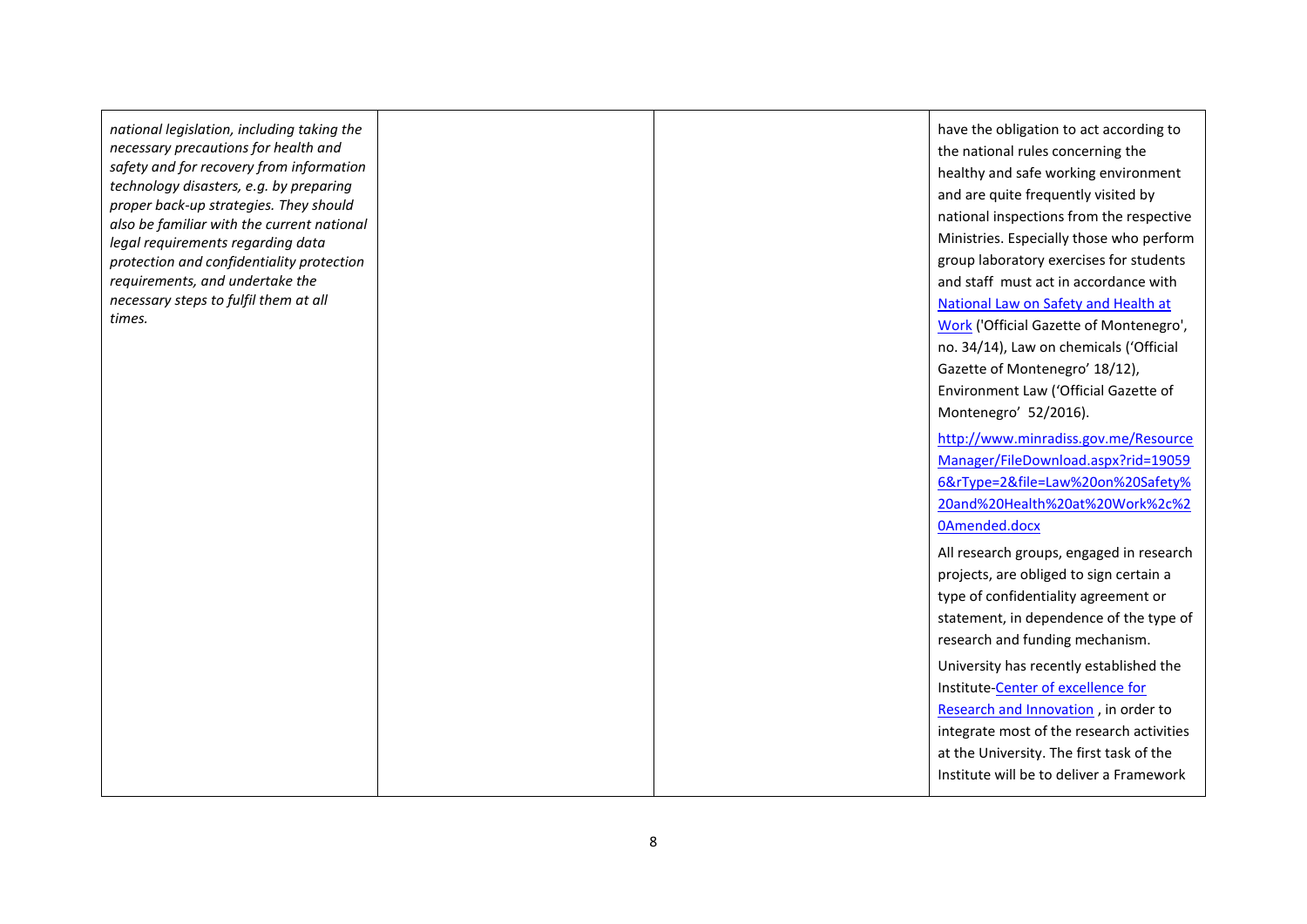|                                                                                                                                                                                                                                                                                                                                                                                                                                                                                                                                                                        |       |                                                                                                                                                                                                                                                                                                                                   | for innovation and commercialization of<br>research, which will comprise IPR<br>policies, various types of agreements<br>with partners and industry,<br>confidentiality policy, different<br>protection policies etc.                                                                                                                                                                                                                                                                                                                                                                                                                                                                                                                                                                                                                                                                                                                                                                                                                                                                                                          |
|------------------------------------------------------------------------------------------------------------------------------------------------------------------------------------------------------------------------------------------------------------------------------------------------------------------------------------------------------------------------------------------------------------------------------------------------------------------------------------------------------------------------------------------------------------------------|-------|-----------------------------------------------------------------------------------------------------------------------------------------------------------------------------------------------------------------------------------------------------------------------------------------------------------------------------------|--------------------------------------------------------------------------------------------------------------------------------------------------------------------------------------------------------------------------------------------------------------------------------------------------------------------------------------------------------------------------------------------------------------------------------------------------------------------------------------------------------------------------------------------------------------------------------------------------------------------------------------------------------------------------------------------------------------------------------------------------------------------------------------------------------------------------------------------------------------------------------------------------------------------------------------------------------------------------------------------------------------------------------------------------------------------------------------------------------------------------------|
| 8. Dissemination, exploitation of results<br>All researchers should ensure, in<br>compliance with their contractual<br>arrangements, that the results of their<br>research are disseminated and exploited,<br>e.g. communicated, transferred into<br>other research settings or, if appropriate,<br>commercialised. Senior researchers, in<br>particular, are expected to take a lead in<br>ensuring that research is fruitful and that<br>results are either exploited commercially<br>or made accessible to the public (or<br>both) whenever the opportunity arises. | $-/-$ | The technology transfer activities and<br>supporting mechanisms are<br>underdeveloped.<br>Institutional IPR legislative is<br>underdeveloped.<br>The results achieved within the different<br>projects implemented at the University<br>of Montenegro are not always<br>disseminated adequately within the<br>academic community. | Each University unit operates with the<br>Research fund, which is established in<br>order to finance dissemination of<br>research results at conferences,<br>seminars, workshops etc. Allocation of<br>these Funds are regulated by the<br><b>Rulebook on the Manner of Use of Funds</b><br>and Other Revenues of Employees from<br><b>Project Work, Commercial Activities and</b><br>specific forms of Teaching Activity.<br>Dissemination of scientific results<br>through eminent scientific publications<br>has been fostered due to recently<br>adopted Rules of Doctoral Studies and<br>Rules for Academic Promotion.<br>Also, according to these regulations,<br>senior researchers (committees) are<br>obliged to deliver a report on the quality<br>of research of young researchers, and<br>that the topic of research is important<br>for that research field. One part of the<br>procedure is the obligation of young<br>researchers to publicly present different<br>phases of their research to public<br>(academic and wider).<br>University has recently established the<br>Institute-Center of excellence for |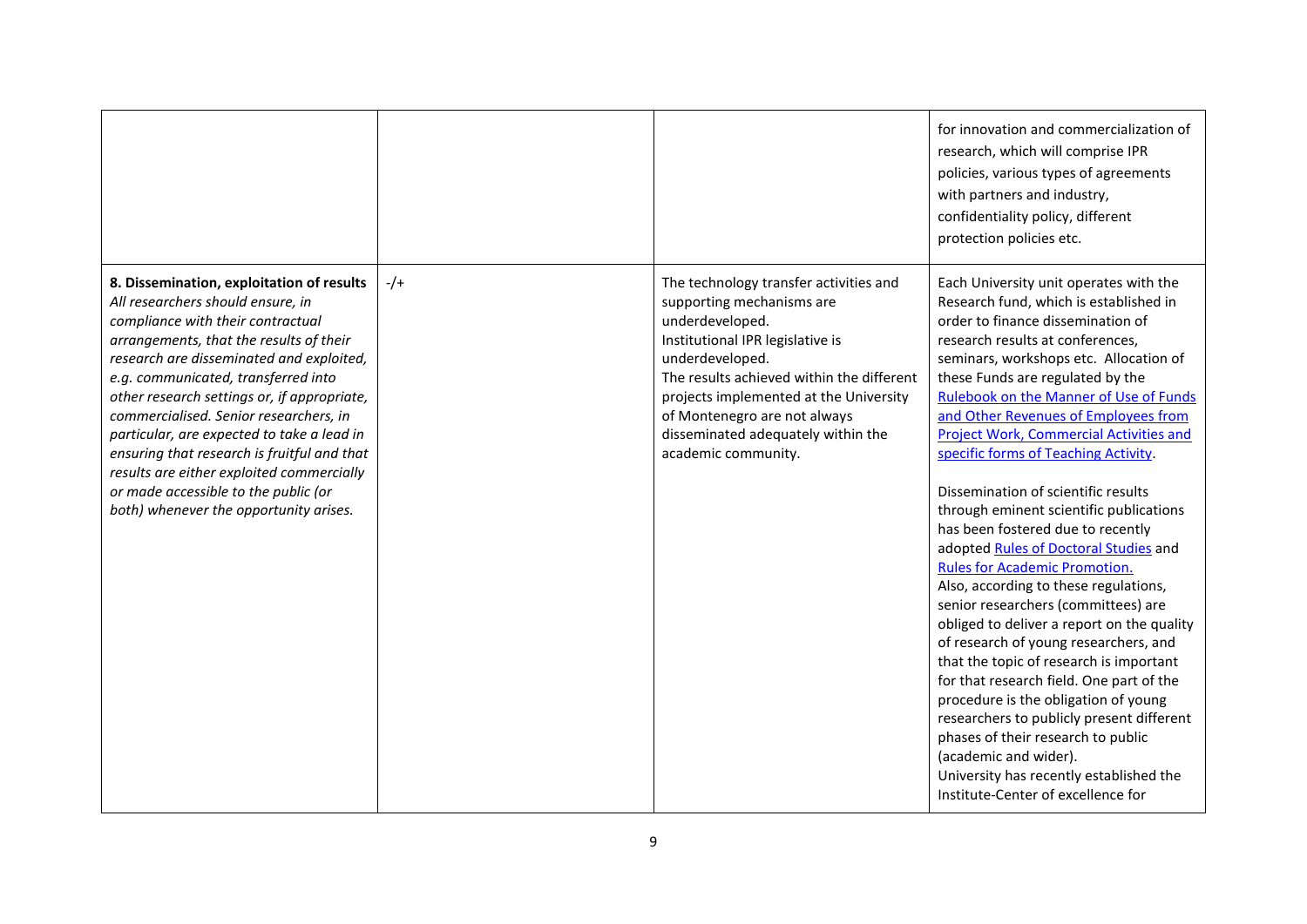|                                                                                                                                                                                                                                                                                                                                                                                                                                                |           | Research and Innovation, which will<br>develop legal framework for<br>commercialization of research results.                                                                                                                                                                                                                                                                                                                                                                                                                                                                                                                                                                                                                                                                                                                                                                                                                                                                                                                                                                                                                                                                                                                 |
|------------------------------------------------------------------------------------------------------------------------------------------------------------------------------------------------------------------------------------------------------------------------------------------------------------------------------------------------------------------------------------------------------------------------------------------------|-----------|------------------------------------------------------------------------------------------------------------------------------------------------------------------------------------------------------------------------------------------------------------------------------------------------------------------------------------------------------------------------------------------------------------------------------------------------------------------------------------------------------------------------------------------------------------------------------------------------------------------------------------------------------------------------------------------------------------------------------------------------------------------------------------------------------------------------------------------------------------------------------------------------------------------------------------------------------------------------------------------------------------------------------------------------------------------------------------------------------------------------------------------------------------------------------------------------------------------------------|
| 9. Public engagement<br>Researchers should ensure that their<br>research activities are made known to<br>society at large in such a way that they<br>can be understood by non-specialists,<br>thereby improving the public's<br>understanding of science. Direct<br>engagement with the public will help<br>researchers to better understand public<br>interest in priorities for science and<br>technology and also the public's<br>concerns. | $\ddot{}$ | Each young researcher is obliged to<br>present publicly (wider public) his/her<br>research results through the form of a<br>lecture, during the process of the<br>admission to the academic community.<br>Each senior researcher is obliged to<br>present publicly his/her research result<br>through the form of a lecture before<br>election into academic title.<br>Scientific results are promoted via<br>University's web site, separate web<br>pages for certain research laboratories<br>and research projects.<br>Capacities of the PR and Communication<br>Center are upgraded significantly in last<br>two years, being engaged in the<br>promotion of results, projects, initiatives<br>to media and wider public. Workshops<br>with<br>organized<br>media<br>were<br>representatives in order to train them<br>on how to report about science in order<br>to be more comprehensive to wider<br>non-academic public.<br>Researchers from the University of<br>Montenegro participate at the Science<br>Open<br>Days<br>(http://www.mna.gov.me/en/ministry/1<br>92486/Eighth-Science-Open-Days-<br>Festival-officially-opened-From-<br>curiosity-to-innovation.html ) dedicated<br>to the promotion of science and |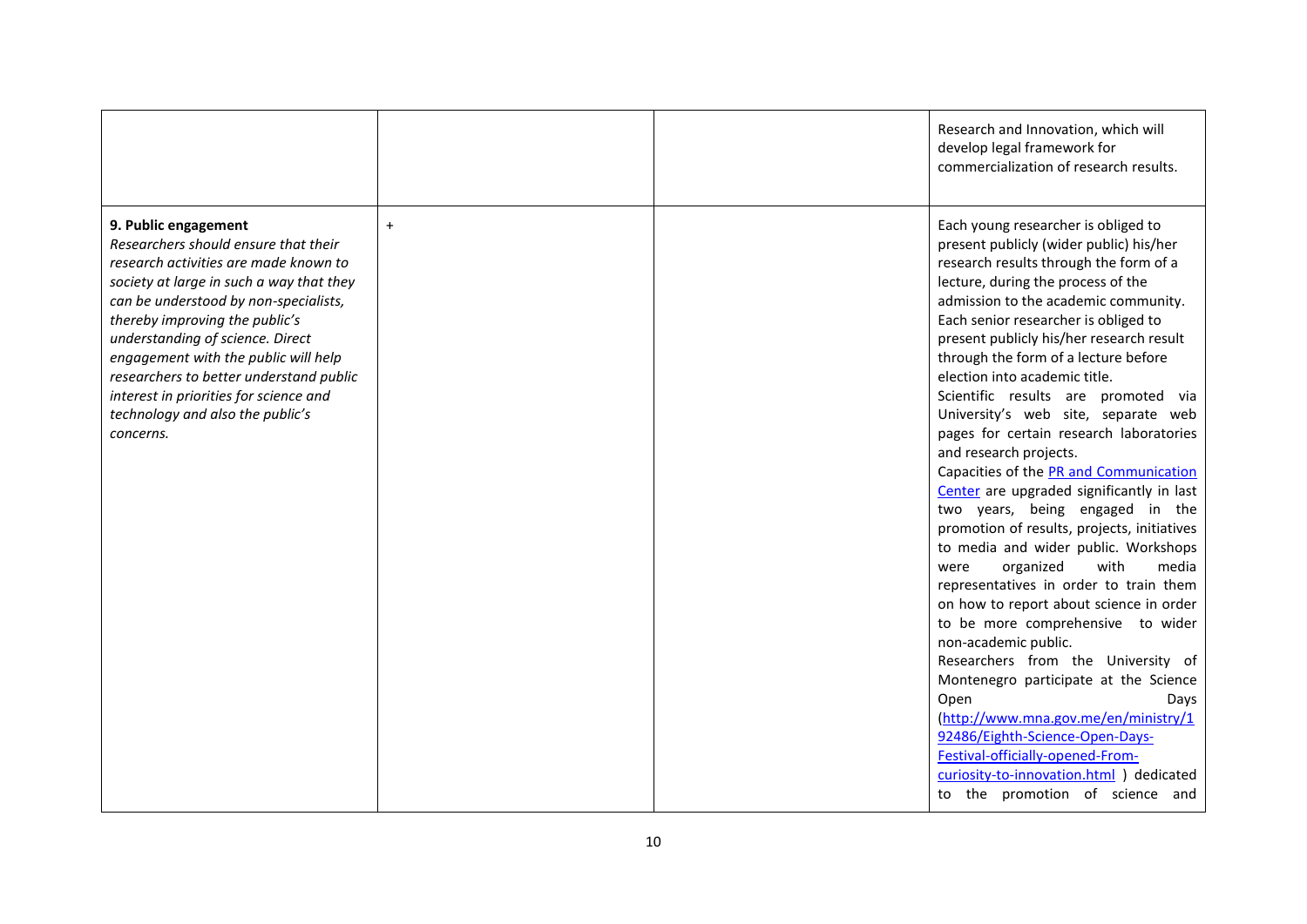|                                                                                                                                                                                                                                                                                                                         |           | research to the wider community.<br>The Career development center at the<br>of<br>University<br>Montenegro,<br>in<br>with<br>the<br>Students<br>cooperation<br>Parliament and NGO Students cultural<br>center organizes each year Open Door<br>Days in order to connect the University<br>with young population.                                                                                                                                                                                                                                                                                                                                                                                                                                                                                                                                                                                                                                                                                                                           |
|-------------------------------------------------------------------------------------------------------------------------------------------------------------------------------------------------------------------------------------------------------------------------------------------------------------------------|-----------|--------------------------------------------------------------------------------------------------------------------------------------------------------------------------------------------------------------------------------------------------------------------------------------------------------------------------------------------------------------------------------------------------------------------------------------------------------------------------------------------------------------------------------------------------------------------------------------------------------------------------------------------------------------------------------------------------------------------------------------------------------------------------------------------------------------------------------------------------------------------------------------------------------------------------------------------------------------------------------------------------------------------------------------------|
| 10. Non discrimination<br>Employers and/or funders of researchers<br>will not discriminate against researchers<br>in any way on the basis of gender, age,<br>ethnic, national or social origin, religion<br>or belief, sexual orientation, language,<br>disability, political opinion, social or<br>economic condition. | $\ddot{}$ | National and institutional legislative<br>strongly advocates this principle.<br>The Constitution of Montenegro, Article<br>8<br>The Law on Prevention of Discrimination<br>Statute of the University, Articles 3, 91<br>and 141 (The University shall provide<br>freedom of organization and association,<br>as well as protection from discrimination<br>on any grounds, in accordance with<br>specific Laws. The University<br>shall<br>the<br>regulate<br>basic<br>moral<br>and<br>professional principles of academic and<br>other staff by the Code of Ethics)<br>Code of Ethics, Articles 1 and 2:<br>Equal conditions are guaranteed to the<br>members of the University community in<br>exercising their professional rights and<br>obligations,<br>expressing<br>intellectual<br>abilities and promotion. The following<br>situations or behaviour within the<br>University community in teaching and<br>professional work, are unacceptable:<br>corruption, discrimination, disturbance,<br>conflict,<br>disloyalty,<br>interest |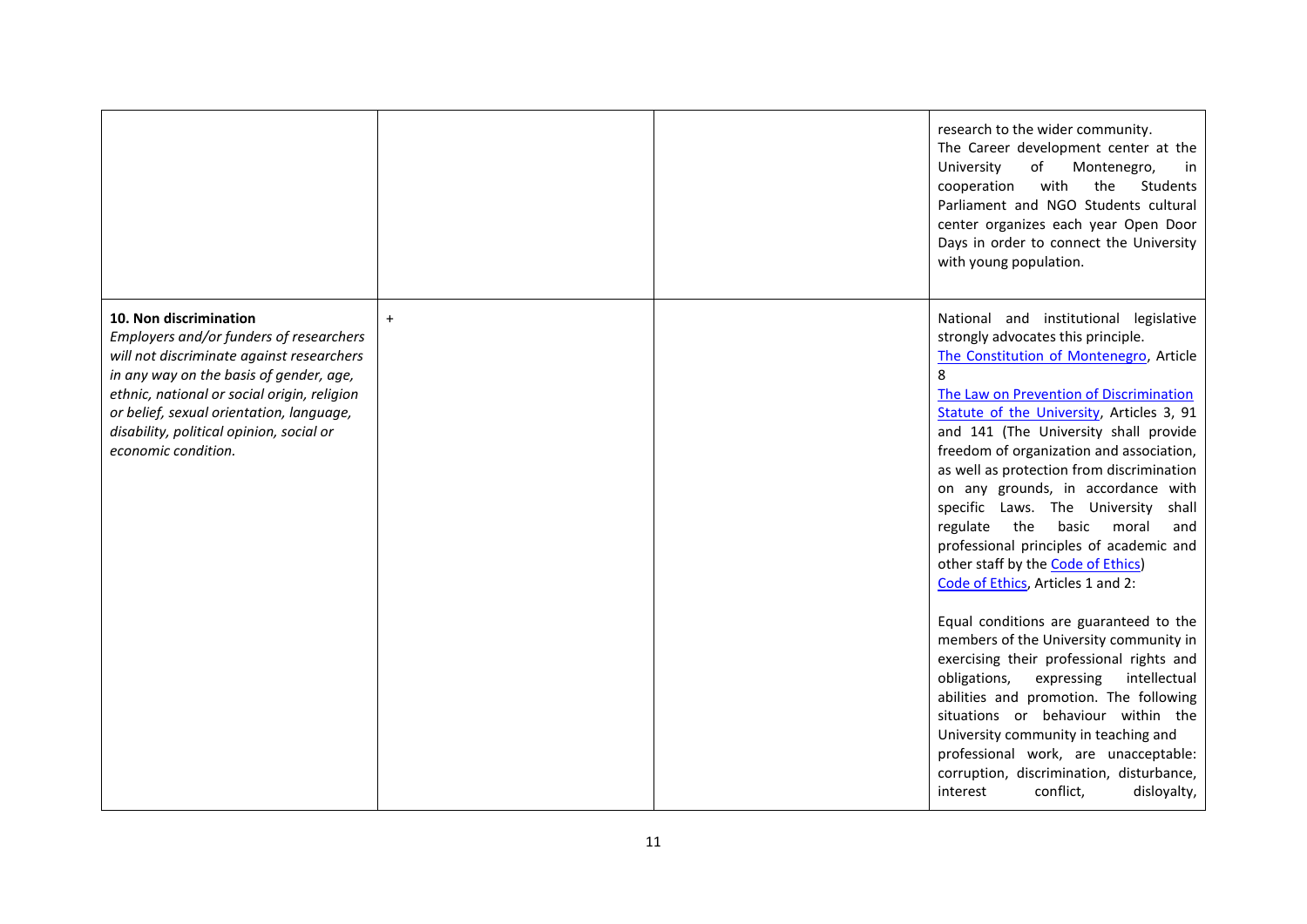|                                                                                                                                                                                                                                                                                                                                                                                                                                                                                                                                                                                                                                                                                                                                                                                                                                     |           |  | irresponsibility and so on.                                                                                                                                                                                                                                                                                                                                                                                                                                                                                                                                                                                                                                                                                                                                                                                                                                                                                                                                                                                                                                                                                         |
|-------------------------------------------------------------------------------------------------------------------------------------------------------------------------------------------------------------------------------------------------------------------------------------------------------------------------------------------------------------------------------------------------------------------------------------------------------------------------------------------------------------------------------------------------------------------------------------------------------------------------------------------------------------------------------------------------------------------------------------------------------------------------------------------------------------------------------------|-----------|--|---------------------------------------------------------------------------------------------------------------------------------------------------------------------------------------------------------------------------------------------------------------------------------------------------------------------------------------------------------------------------------------------------------------------------------------------------------------------------------------------------------------------------------------------------------------------------------------------------------------------------------------------------------------------------------------------------------------------------------------------------------------------------------------------------------------------------------------------------------------------------------------------------------------------------------------------------------------------------------------------------------------------------------------------------------------------------------------------------------------------|
| 11. Evaluation/ appraisal systems<br>Employers and/or funders should<br>introduce for all researchers, including<br>senior researchers, evaluation/appraisal<br>systems for assessing their professional<br>performance on a regular basis and in a<br>transparent manner by an independent<br>(and, in the case of senior researchers,<br>preferably international) committee.<br>Such evaluation and appraisal<br>procedures should take due account of<br>their overall research creativity and<br>research results, e.g. publications,<br>patents, management of research,<br>teaching/lecturing, supervision,<br>mentoring, national or international<br>collaboration, administrative duties,<br>public awareness activities and mobility,<br>and should be taken into consideration<br>in the context of career progression. | $\ddot{}$ |  | Complete scientific work is subject to<br>review and evaluation during the<br>process of tenure track (promotion in<br>academic -for staff employed at the<br>faculties and scientific titles-for<br>employees at the research institutes),<br>set with a clear national regulations<br>(followed by certain institutional<br>rulebooks regarding the procedure).<br>The regulations take into account the<br>scientific and professional publications,<br>patents, management of research<br>projects, teaching/lecturing through<br>supervision, published materials/books<br>and students evaluation through<br>questionnaires and evaluation, national<br>or international collaboration though<br>the projects and mobility, etc. For senior<br>academic and scientific staff, it is<br>obligatory to have a committee with at<br>least one external evaluation expert.<br><b>UoM Center for Studies and Quality</b><br>Control is developing further<br>mechanisms for evaluation. There are<br>appraisal principals for all researchers (<br>from R1 to R4) concerning mentorships,<br>tutorials, approvals. |
| Recruitment and Selection - please be aware that the items listed here correspond with the Charter and Code. In addition, your organisation also needs to complete the<br>checklist on Open, Transparent and Merit-Based Recruitment included below, which focuses on the operationalization of these principles.                                                                                                                                                                                                                                                                                                                                                                                                                                                                                                                   |           |  |                                                                                                                                                                                                                                                                                                                                                                                                                                                                                                                                                                                                                                                                                                                                                                                                                                                                                                                                                                                                                                                                                                                     |
| 12. Recruitment<br>Employers and/or funders should ensure                                                                                                                                                                                                                                                                                                                                                                                                                                                                                                                                                                                                                                                                                                                                                                           | $\ddot{}$ |  | Rules for the recruitments are clear,<br>transparent, published and available at                                                                                                                                                                                                                                                                                                                                                                                                                                                                                                                                                                                                                                                                                                                                                                                                                                                                                                                                                                                                                                    |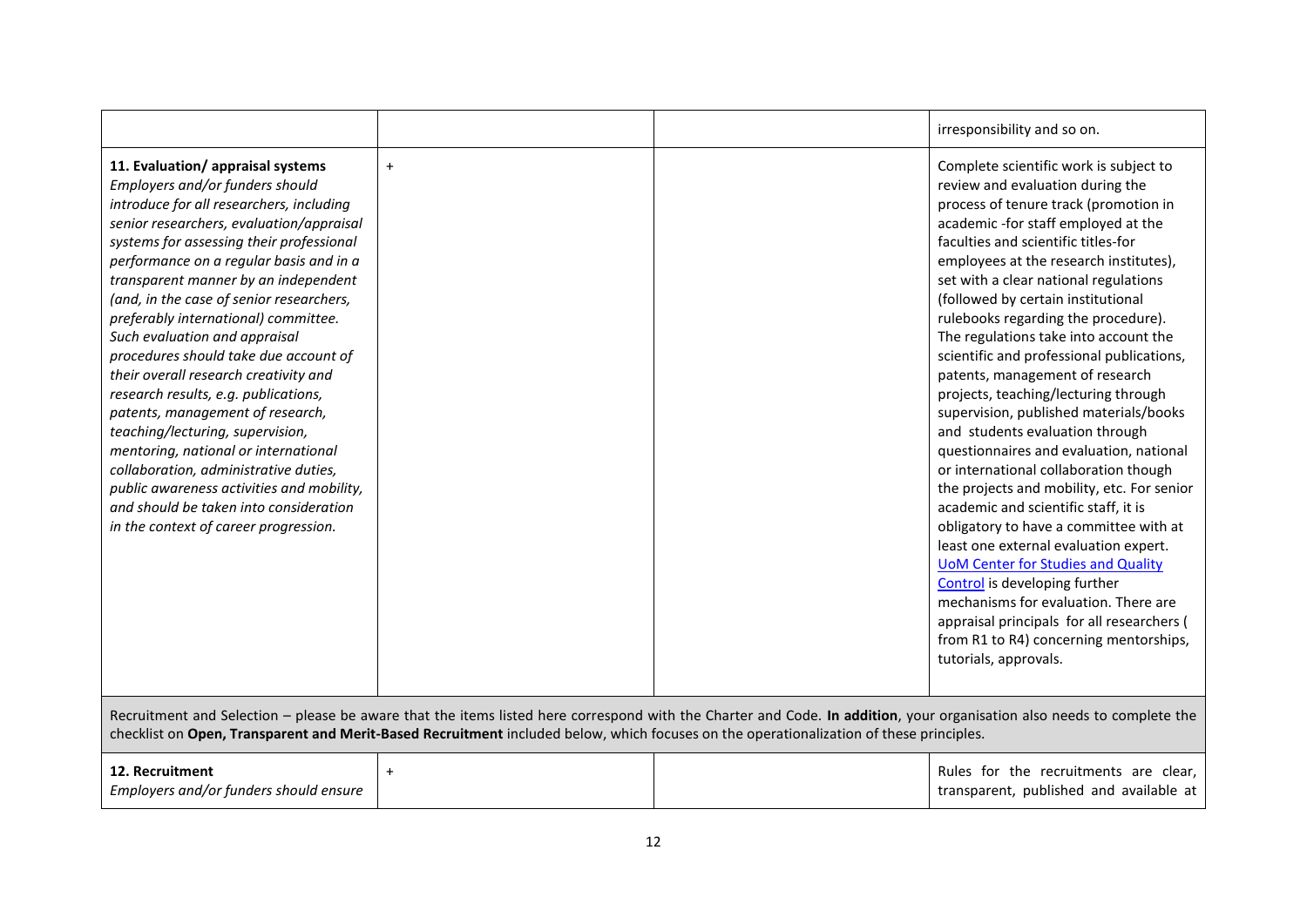| that the entry and admission standards<br>for researchers, particularly at the<br>beginning at their careers, are clearly<br>specified and should also facilitate<br>access for disadvantaged groups or for<br>researchers returning to a research<br>career, including teachers (of any level)<br>returning to a research career.<br>Employers and/or funders of researchers<br>should adhere to the principles set out in<br>the Code of Conduct for the Recruitment<br>of Researchers when appointing or<br>recruiting researchers.                                                                                                                                                                                                                                                                                                                                                 |       |                                                                                                                                                                                                                                                                                                                                                                                                                                                                                                                                                                                                                                                                                                                              | the web site of the University. The rules<br>are precised by the <b>Statute</b> of the<br>University of Montenegro, Rules on<br>Academic Promotions, Criteria on the<br>requirements<br>conditions<br>and<br>for<br>promotion to academic/research titles.                                                                                                                                                                                                                                                                                                                            |
|----------------------------------------------------------------------------------------------------------------------------------------------------------------------------------------------------------------------------------------------------------------------------------------------------------------------------------------------------------------------------------------------------------------------------------------------------------------------------------------------------------------------------------------------------------------------------------------------------------------------------------------------------------------------------------------------------------------------------------------------------------------------------------------------------------------------------------------------------------------------------------------|-------|------------------------------------------------------------------------------------------------------------------------------------------------------------------------------------------------------------------------------------------------------------------------------------------------------------------------------------------------------------------------------------------------------------------------------------------------------------------------------------------------------------------------------------------------------------------------------------------------------------------------------------------------------------------------------------------------------------------------------|---------------------------------------------------------------------------------------------------------------------------------------------------------------------------------------------------------------------------------------------------------------------------------------------------------------------------------------------------------------------------------------------------------------------------------------------------------------------------------------------------------------------------------------------------------------------------------------|
| 13. Recruitment (Code)<br>Employers and/or funders should<br>establish recruitment procedures which<br>are open, efficient, transparent,<br>supportive and internationally<br>comparable, as well as tailored to the<br>type of positions advertised. All available<br>instruments should be used, in particular<br>international or globally accessible web-<br>based resources such as the pan-<br>European Researcher's Mobility Portal:<br>http://europa.eu.int/eracareers.<br>Advertisements should give a broad<br>description of knowledge and<br>competencies required, and should not<br>be so specialised as to discourage<br>suitable applicants. Employers should<br>include a description of the working<br>conditions and entitlements, including<br>career development prospects.<br>Moreover, the time allowed between the<br>advertisement of the vacancy or the call | $+/-$ | There are, in general, two types of<br>engagement at the University:<br>research/teaching (applicable for the<br>faculties) and research positions (for<br>research institutes). Research/teaching<br>staff are obliged to distribute their<br>working hours for both teaching and<br>research.<br>University realizes study programmes in<br>Montenegrin language, as accredited by<br>the relevant authorities. Thus, language<br>barrier is the main issue for the lack of<br>internationally published<br>announcements.<br>The announcements for the other type<br>of engagement-researchers that are<br>engaged only for research projects, are<br>published at the EURAXESS Jobs or other<br>international web sites. | Election committee reviews are<br>transparent and published in University<br><b>Bulletin.</b> Election committee comprises<br>only academic representatives.<br>Application deadlines are set according<br>to fixed schedules and allow adequate<br>time for response.<br>Career development prospects are<br>generally not mentioned in vacancy<br>announcements or in other information<br>given to applicants, but are clear within<br>the institutional rules published at the<br>web site of the University, but needs to<br>be systematized in the form of clear<br>guidelines. |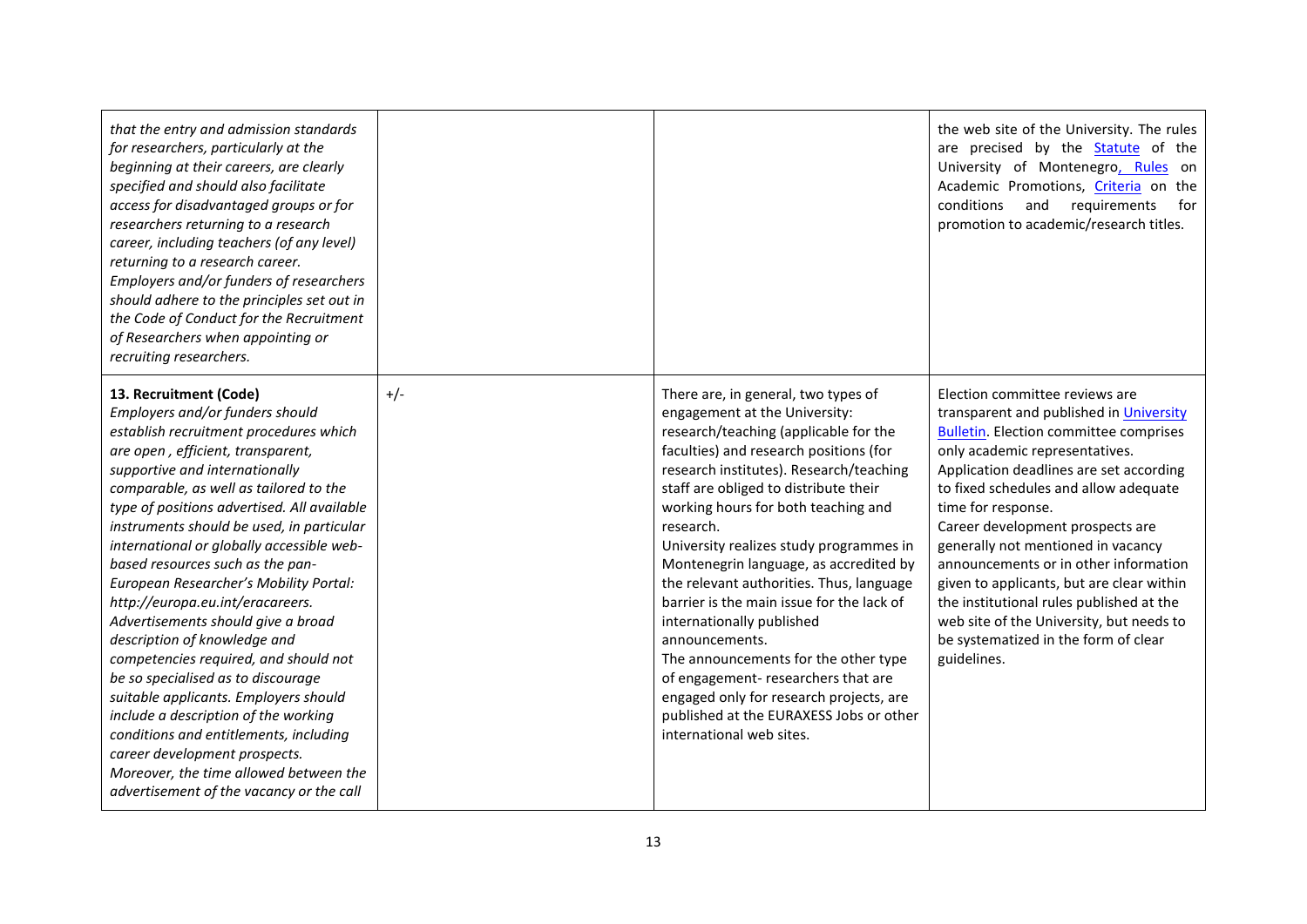| for applications and the deadline for<br>reply should be realistic.                                                                                                                                                                                                                                                                                                                                                                                                                                                                                                                             |           |                                                                                                                                  |                                                                                                                                                                                                                                                                                                                                                                                                                                                                                                                                                                                                                                                                                                                                                                                                                                                                                                                                                                                                                                                                                                                                 |
|-------------------------------------------------------------------------------------------------------------------------------------------------------------------------------------------------------------------------------------------------------------------------------------------------------------------------------------------------------------------------------------------------------------------------------------------------------------------------------------------------------------------------------------------------------------------------------------------------|-----------|----------------------------------------------------------------------------------------------------------------------------------|---------------------------------------------------------------------------------------------------------------------------------------------------------------------------------------------------------------------------------------------------------------------------------------------------------------------------------------------------------------------------------------------------------------------------------------------------------------------------------------------------------------------------------------------------------------------------------------------------------------------------------------------------------------------------------------------------------------------------------------------------------------------------------------------------------------------------------------------------------------------------------------------------------------------------------------------------------------------------------------------------------------------------------------------------------------------------------------------------------------------------------|
| 14. Selection (Code)<br>Selection committees should bring<br>together diverse expertise and<br>competences and should have an<br>adequate gender balance and, where<br>appropriate and feasible, include<br>members from different sectors (public<br>and private) and disciplines, including<br>from other countries and with relevant<br>experience to assess the candidate.<br>Whenever possible, a wide range of<br>selection practices should be used, such<br>as external expert assessment and face-<br>to-face interviews. Members of selection<br>panels should be adequately trained. | $\ddot{}$ |                                                                                                                                  | Gender and diverse expertise are not an<br>issue in current practice. Election<br>committees comprise academic<br>representatives with higher academic<br>title then the candidates and the<br>committees write reports on the<br>academic, research, teaching,<br>professional and organisational skills of<br>the candidates. It usually has one or<br>more members from other universities<br>(external committee members).<br>Selection criteria are set by national and<br>institutional<br>legislative,<br>and<br>are<br>transparent during the whole process<br>(published in the University Bulletin and<br>posted at the web site of the University).<br>The entire selection procedure is<br>coordinated by the Scientific board of<br>the Senate of the University of<br>Montenegro. The Scientific Board gives<br>its opinion to the Senate if the<br>application is timely and in line with the<br>prescribed conditions and criteria for<br>election (Statute, Article 88).<br>Candidate also has to<br>present<br>him/herself with two forms of lecture in<br>front of the committee.<br>(Statute article 88-92) |
| 15. Transparency (Code)<br>Candidates should be informed, prior to<br>the selection, about the recruitment                                                                                                                                                                                                                                                                                                                                                                                                                                                                                      | $+/-$     | A feedback on the selection procedure in<br>the form of report is lacking. There is<br>need to include an additional step in the | Institutional rules include propositions<br>that are in line with this principle.<br>For academic staff - Statute (article 88-                                                                                                                                                                                                                                                                                                                                                                                                                                                                                                                                                                                                                                                                                                                                                                                                                                                                                                                                                                                                  |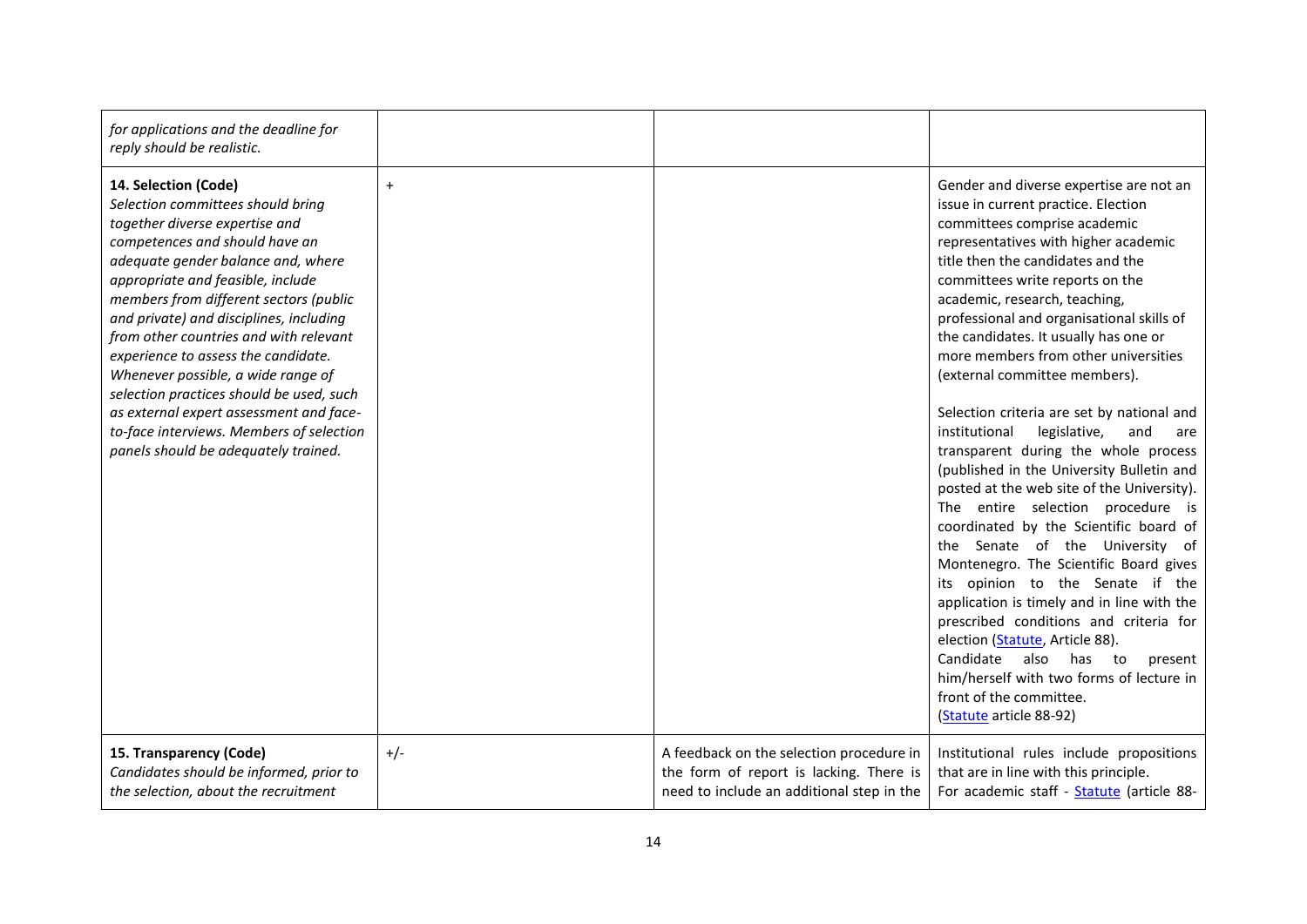| process and the selection criteria, the<br>number of available positions and the<br>career development prospects. They<br>should also be informed after the<br>selection process about the strengths<br>and weaknesses of their applications.                                                                                                                                                                                                                                                                                                                                                                                                                                                                                                                                                                                                                                                                                     |           | procedure i.e. to provide a transparent<br>report (feedback) on the selection<br>process, especially when having more<br>than one candidate. | 92)<br>The qualitative and quantitative criteria<br>for academic and research positions are<br>defined by the Rules for academic<br>(CRITERIA<br>ON<br><b>THE</b><br>promotion<br>CONDITIONS AND REQUIREMENTS FOR<br>PROMOTION TO ACADEMIC TITLES)<br>Additionally, EURAXESS Montenegro<br>with the University of Montenegro as<br>the bridgehead organization, made the<br><b>Guidelines for incoming researchers</b>                                                                                                                                                                                                                                                                                                                                                                                                                                                                                                         |
|-----------------------------------------------------------------------------------------------------------------------------------------------------------------------------------------------------------------------------------------------------------------------------------------------------------------------------------------------------------------------------------------------------------------------------------------------------------------------------------------------------------------------------------------------------------------------------------------------------------------------------------------------------------------------------------------------------------------------------------------------------------------------------------------------------------------------------------------------------------------------------------------------------------------------------------|-----------|----------------------------------------------------------------------------------------------------------------------------------------------|--------------------------------------------------------------------------------------------------------------------------------------------------------------------------------------------------------------------------------------------------------------------------------------------------------------------------------------------------------------------------------------------------------------------------------------------------------------------------------------------------------------------------------------------------------------------------------------------------------------------------------------------------------------------------------------------------------------------------------------------------------------------------------------------------------------------------------------------------------------------------------------------------------------------------------|
| 16. Judging merit (Code)<br>The selection process should take into<br>consideration the whole range of<br>experience of the candidates. While<br>focusing on their overall potential as<br>researchers, their creativity and level of<br>independence should also be considered.<br>See also The European Charter for<br>Researchers: Evaluation/Appraisal<br>systems in Section 1 of this document.<br>This means that merit should be judged<br>qualitatively as well as quantitatively,<br>focusing on outstanding results within a<br>diversified career path and not only on<br>the number of publications.<br>Consequently, the importance of<br>bibliometric indices should be properly<br>balanced within a wider range of<br>evaluation criteria, such as teaching,<br>supervision, teamwork, knowledge<br>transfer, management of research and<br>innovation and public awareness<br>activities. For candidates from an | $\ddot{}$ |                                                                                                                                              | Institutional rules include propositions<br>that are in line with this principle.<br>The selection is transparent during the<br>whole process (published<br>in<br>the<br>University Bulletin and posted at the<br>web site of the University.<br>The criteria on the conditions and<br>requirements for academic and research<br>positions are defined by the Council for<br>Higher Education and are mandatory for<br>all Montenegrin universities.<br>The selection/evaluation criteria include<br>qualitative<br>quantitative<br>the<br>and<br>measurements of the<br>candidate's<br>achievements, including the research<br>results<br>(publications,<br>projects,<br>conferences,<br>etc.),<br>awards,<br>the<br>supervision activities, teaching<br>and<br>educational<br>activities,<br>innovation<br>activities including patents, prototypes,<br>products, production lines, project<br>management and teamwork, etc. |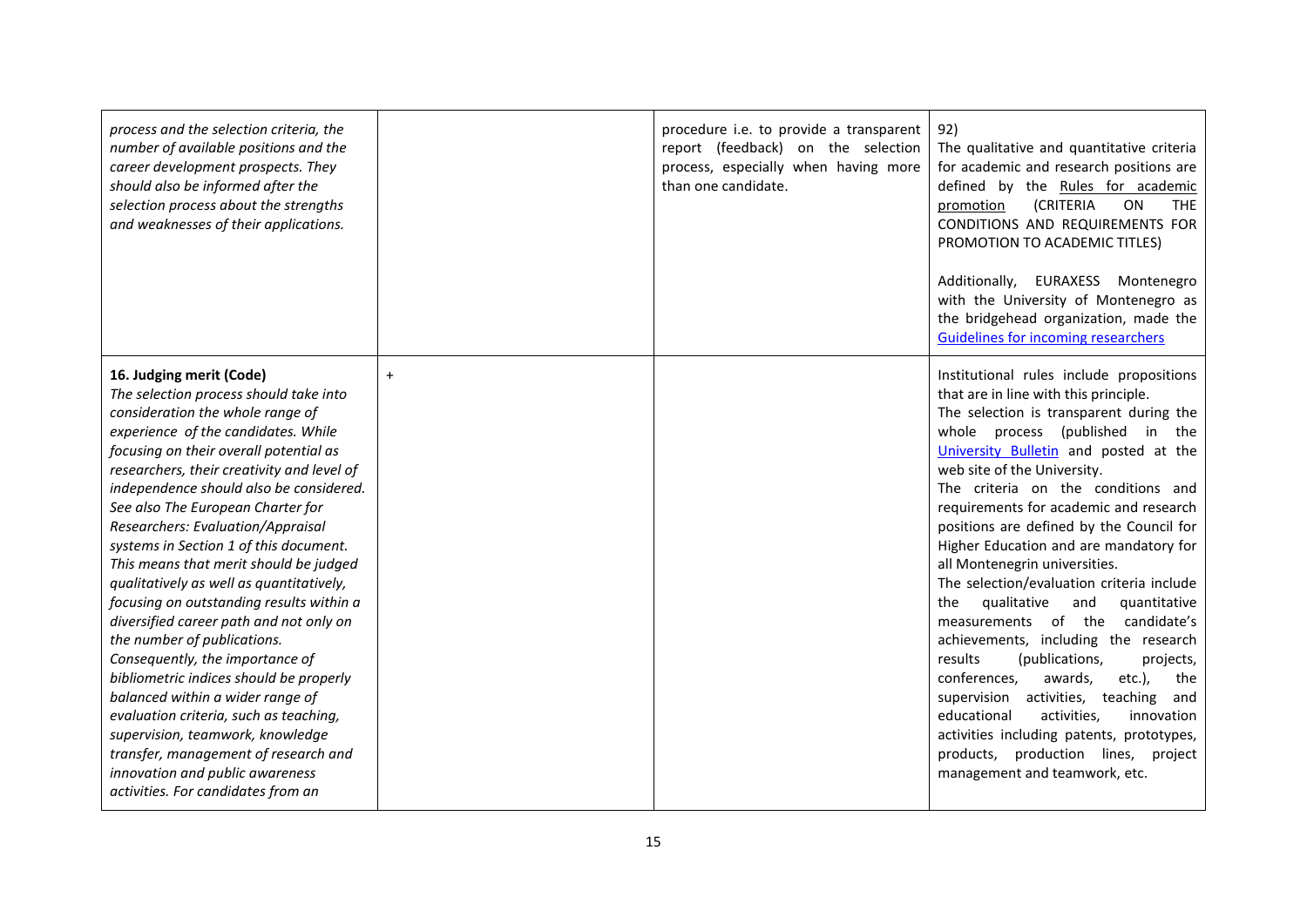| industrial background, particular<br>attention should be paid to any<br>contributions to patents, development or<br>inventions.                                                                                                                                                                                                                                                                                                                                                                                                                                                         |           |                                                                                                                                                                                                                                                                                                                                                                                                                                                  | The evaluation process is done by the<br>Scientific board of the Senate as well as<br>by the Experts Committee mentioned<br>before.                                                                                                                                                                                                                                                                                                                                                                                                                                                                                                                                    |
|-----------------------------------------------------------------------------------------------------------------------------------------------------------------------------------------------------------------------------------------------------------------------------------------------------------------------------------------------------------------------------------------------------------------------------------------------------------------------------------------------------------------------------------------------------------------------------------------|-----------|--------------------------------------------------------------------------------------------------------------------------------------------------------------------------------------------------------------------------------------------------------------------------------------------------------------------------------------------------------------------------------------------------------------------------------------------------|------------------------------------------------------------------------------------------------------------------------------------------------------------------------------------------------------------------------------------------------------------------------------------------------------------------------------------------------------------------------------------------------------------------------------------------------------------------------------------------------------------------------------------------------------------------------------------------------------------------------------------------------------------------------|
| 17. Variations in the chronological<br>order of CVs (Code)<br>Career breaks or variations in the<br>chronological order of CVs should not be<br>penalised, but regarded as an evolution<br>of a career, and consequently, as a<br>potentially valuable contribution to the<br>professional development of researchers<br>towards a multidimensional career track.<br>Candidates should therefore be allowed<br>to submit evidence-based CVs, reflecting<br>a representative array of achievements<br>and qualifications appropriate to the<br>post for which application is being made. | $\ddot{}$ |                                                                                                                                                                                                                                                                                                                                                                                                                                                  | Variations in CVs chronological order,<br>namely pauses in career, are not the<br>problem in selection of a candidate, and<br>have never been the issue at the<br>University of Montenegro. There is no<br>any evidence of the penalisation or any<br>negative opinion within the official legal<br>framework neither in the practice.                                                                                                                                                                                                                                                                                                                                 |
| 18. Recognition of mobility experience<br>(Code)<br>Any mobility experience, e.g. a stay in<br>another country/region or in another<br>research setting (public or private) or a<br>change from one discipline or sector to<br>another, whether as part of the initial<br>research training or at a later stage of<br>the research career, or virtual mobility<br>experience, should be considered as a<br>valuable contribution to the professional<br>development of a researcher.                                                                                                    |           | Mobility is not explicitly valued as a<br>criterion for election in academic and<br>research positions (criteria are defined<br>by the national Council for Higher<br>Education)<br>However, Mobility is valued by the<br>institutional rules (Rulebook on the<br>procedure of evaluation criteria and<br>methods of employee rewards) as one of<br>the criterion for stimulating and<br>rewarding employees at the University<br>of Montenegro. | The University of Montenegro plans to<br>propose to the Council for Higher<br>Education to consider including mobility<br>if not as a criterion than as an added<br>value in the process of election (the<br>proposal can be done through the<br>Senate or the members of the working<br>group participating in the definition of<br>the next version of Criteria). Particularly,<br>the mobility period covered by the<br>eminent scholarships (Marie Curies,<br>Alexander von Humboldt, Fulbright, etc)<br>should be considered as a highly<br>valuable contribution that can be<br>equivalent to the scientific publications<br>that are an obligatory requirement. |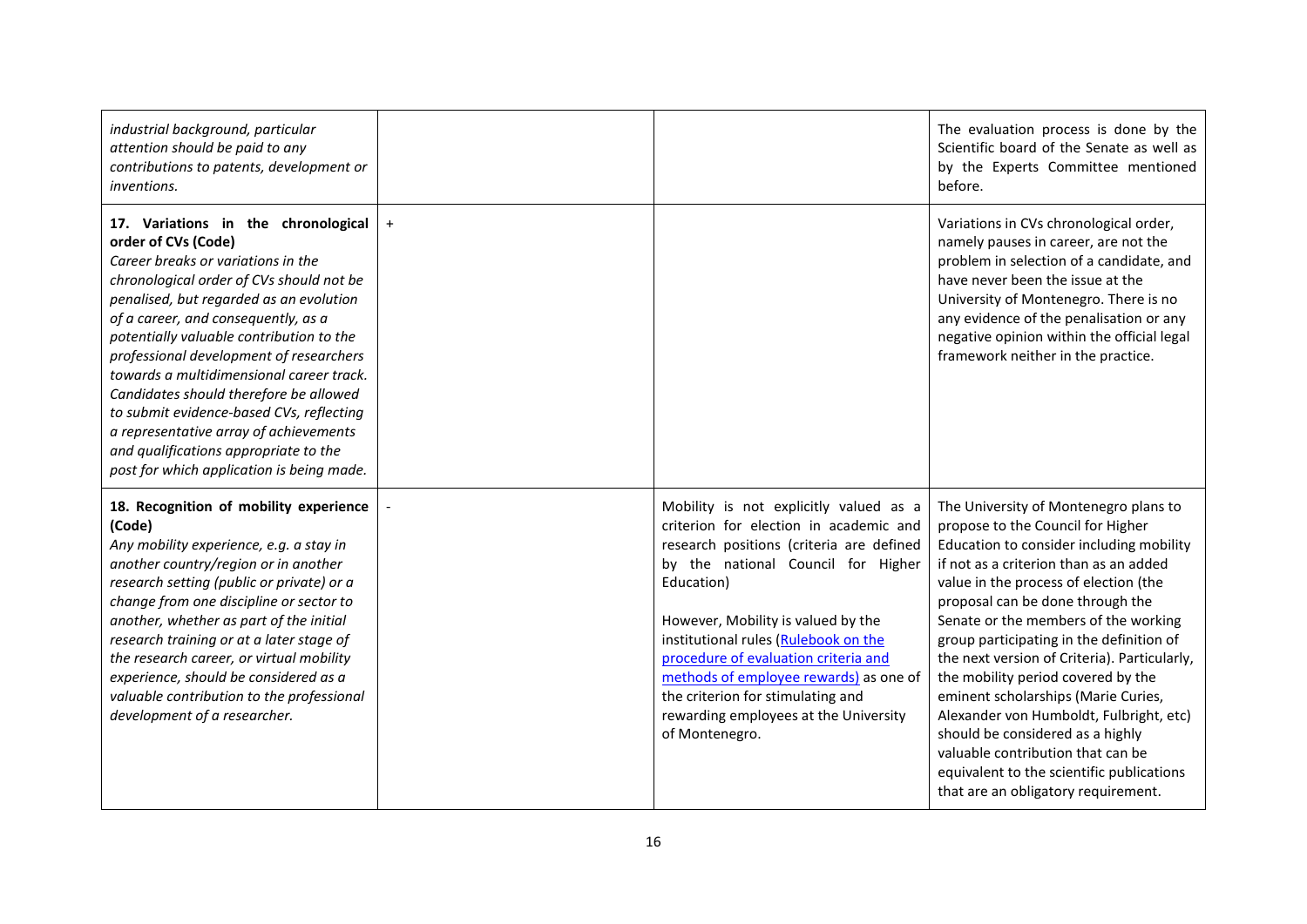| 19. Recognition of qualifications (Code)<br>Employers and/or funders should provide<br>for appropriate assessment and<br>evaluation of the academic and<br>professional qualifications, including<br>nonformal qualifications, of all<br>researchers, in particular within the<br>context of international and professional<br>mobility. They should inform themselves<br>and gain a full understanding of rules,<br>procedures and standards governing the<br>recognition of such qualifications and,<br>consequently, explore existing national<br>law, conventions and specific rules on<br>the recognition of these qualifications<br>through all available channels. | $+/-$     | Institutional regulations are clear<br>regarding recognition of formal<br>qualifications. However, regulations of<br>non formal qualifications are still not set<br>at the national level. | All national and institutional regulations<br>and rules regarding this issue are<br>published at the University web site.<br>As it is practiced so far, University of<br>Montenegro will have its members in<br>working groups of the Ministry of<br>Education when regulations of non<br>formal qualifications will be considered<br>and regulated at the national level.<br>After the national legislative will be<br>adopted, institutional legislative will<br>follow.                                                                                                                                                                                             |
|---------------------------------------------------------------------------------------------------------------------------------------------------------------------------------------------------------------------------------------------------------------------------------------------------------------------------------------------------------------------------------------------------------------------------------------------------------------------------------------------------------------------------------------------------------------------------------------------------------------------------------------------------------------------------|-----------|--------------------------------------------------------------------------------------------------------------------------------------------------------------------------------------------|------------------------------------------------------------------------------------------------------------------------------------------------------------------------------------------------------------------------------------------------------------------------------------------------------------------------------------------------------------------------------------------------------------------------------------------------------------------------------------------------------------------------------------------------------------------------------------------------------------------------------------------------------------------------|
| 20. Seniority (Code)<br>The levels of qualifications required<br>should be in line with the needs of the<br>position and not be set as a barrier to<br>entry. Recognition and evaluation of<br>qualifications should focus on judging<br>the achievements of the person rather<br>than his/her circumstances or the<br>reputation of the institution where the<br>qualifications were gained. As<br>professional qualifications may be<br>gained at an early stage of a long career,<br>the pattern of lifelong professional<br>development should also be recognised.                                                                                                    | $\ddot{}$ |                                                                                                                                                                                            | The research positions that are not<br>covered by the state budget (Ministry of<br>Education) are commonly set in line with<br>this principle, for example in the project<br>engagements. The call for these<br>positions are usually driven by the<br>preferred achievements and skills, rather<br>than the qualification (could be at<br>various levels of educations or areas of<br>education).<br>However, the Law on Higher Education<br>adopted by the Ministry of Education<br>and Government defines a certain<br>qualification level for each position at<br>the university which is funded by the<br>state budget:<br>Teaching and research assistants needs |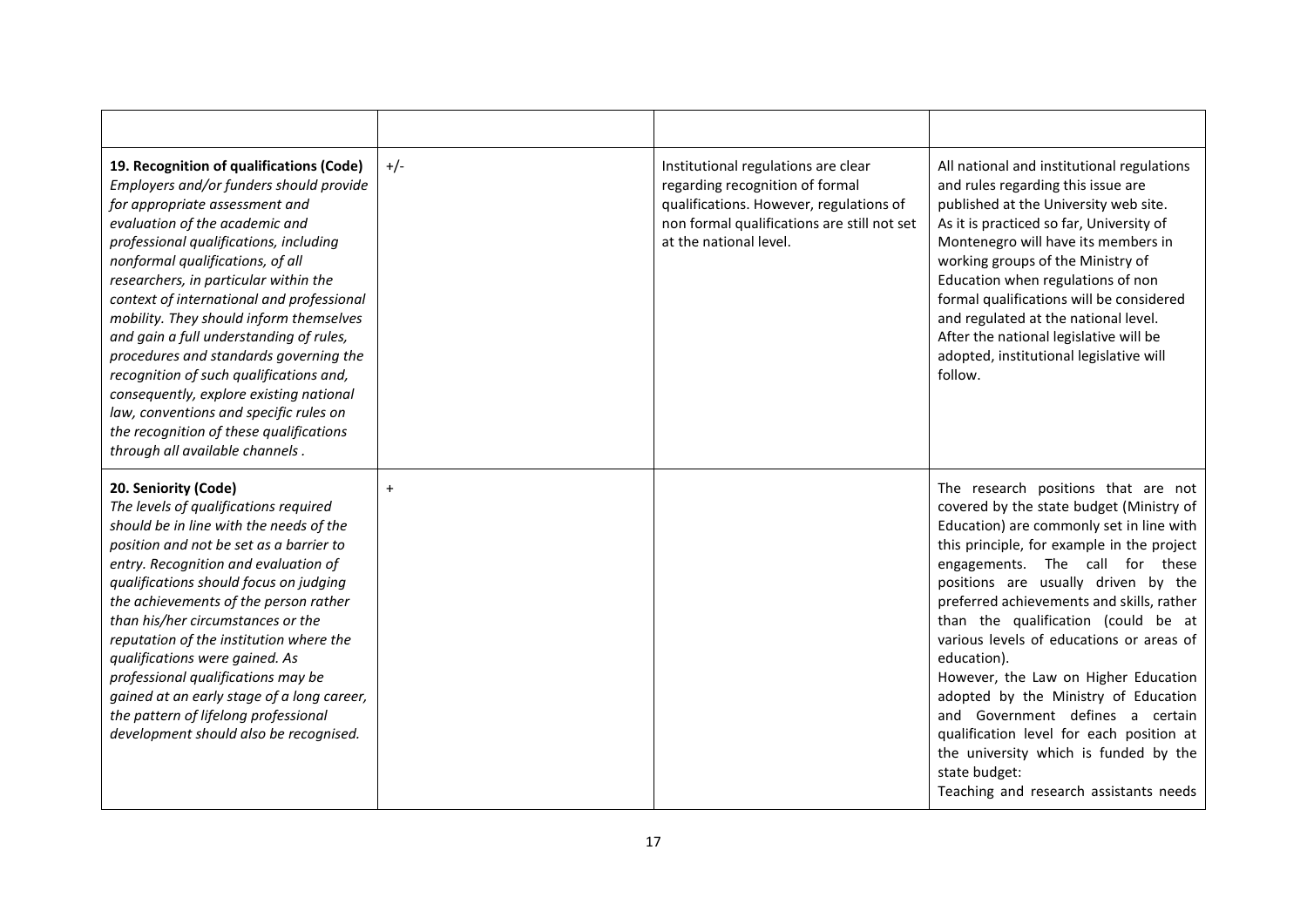|                                                                                                                                                                                                                                                                                                                                                                                                                                                                                                                                                                                                                                                                                |       |                                                                                                                                                            | to have at least B.Sc. diploma, while for<br>all academic titles it is necessary to have<br>the PhD. The period for the promotion in<br>the higher academic/research title is 5<br>years and cannot be shortened.<br>The reputation of the institution where<br>the qualifications were gained are not<br>taken into account as a decision<br>criterion. Otherwise, it would be<br>considered as a discrimination act.<br>It should be noted that<br>recent<br>amendments of the Law on Higher<br>Education recognize the qualifications<br>acquired by non-formal education or<br>formal lifelong learning qualifications<br>(Article 97 of the Law on Higher<br>Education) |
|--------------------------------------------------------------------------------------------------------------------------------------------------------------------------------------------------------------------------------------------------------------------------------------------------------------------------------------------------------------------------------------------------------------------------------------------------------------------------------------------------------------------------------------------------------------------------------------------------------------------------------------------------------------------------------|-------|------------------------------------------------------------------------------------------------------------------------------------------------------------|------------------------------------------------------------------------------------------------------------------------------------------------------------------------------------------------------------------------------------------------------------------------------------------------------------------------------------------------------------------------------------------------------------------------------------------------------------------------------------------------------------------------------------------------------------------------------------------------------------------------------------------------------------------------------|
| 21. Postdoctoral appointments (Code)<br>Clear rules and explicit guidelines for the<br>recruitment and appointment of<br>postdoctoral researchers, including the<br>maximum duration and the objectives of<br>such appointments, should be<br>established by the institutions<br>appointing postdoctoral researchers.<br>Such guidelines should take into account<br>time spent in prior postdoctoral<br>appointments at other institutions and<br>take into consideration that the<br>postdoctoral status should be<br>transitional, with the primary purpose of<br>providing additional professional<br>development opportunities for a<br>research career in the context of | $+/-$ | Up to now, low number of postdoctoral<br>positions did not require setting a<br>systematically arranged approach and<br>creation of a specific guidelines. | The Law on Higher Education envisages<br>Postdoctoral<br>the<br>positions<br>(teaching/research assistant - mainly<br>combined activities) funded by the state<br>budget - Article 75 of the Law:<br>"The contract with an Associate who got<br>promoted to the scientific title of Doctor<br>of Science shall be concluded for a<br>period of up to five years."<br>Beside<br>the<br>budget funded<br>state<br>postdoctoral positions (University of<br>Montenegro is mainly funded by the<br>State), there are<br>project<br>driven<br>postdoctoral positions where the rules<br>and guidelines are defined by the<br>programme or project rules.                          |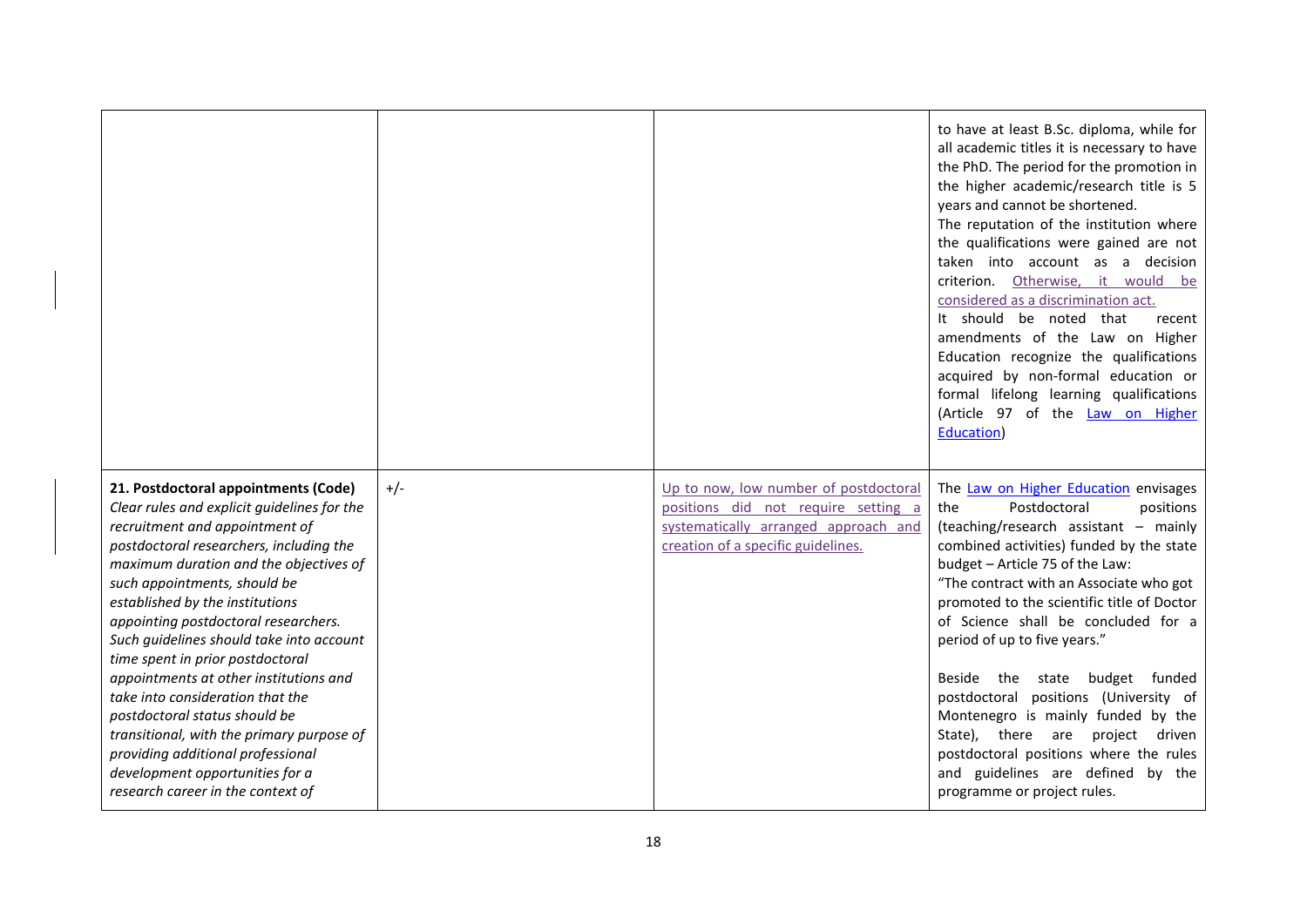| longterm career prospects.                                                                                                                                                                                                                                                                                                                                                                                                                                  |     | The rules or in other words the criteria<br>of<br>postdoctoral<br>for<br>engagement<br>researchers are valued in the same<br>the<br>case<br>manner<br>as<br>in<br>of<br>academic/research<br>promotion<br>procedure., without<br>having some<br>particular guidelines for postdoctoral<br>positions. The reason is mainly in having<br>a very low number of postdoctoral<br>candidates at the University of<br>Montenegro.                                                                                                                                                                                                                                                                                                                                                      |
|-------------------------------------------------------------------------------------------------------------------------------------------------------------------------------------------------------------------------------------------------------------------------------------------------------------------------------------------------------------------------------------------------------------------------------------------------------------|-----|---------------------------------------------------------------------------------------------------------------------------------------------------------------------------------------------------------------------------------------------------------------------------------------------------------------------------------------------------------------------------------------------------------------------------------------------------------------------------------------------------------------------------------------------------------------------------------------------------------------------------------------------------------------------------------------------------------------------------------------------------------------------------------|
| Working Conditions and Social Security                                                                                                                                                                                                                                                                                                                                                                                                                      |     |                                                                                                                                                                                                                                                                                                                                                                                                                                                                                                                                                                                                                                                                                                                                                                                 |
| 22. Recognition of the profession<br>All researchers engaged in a research<br>career should be recognised as<br>professionals and be treated accordingly.<br>This should commence at the beginning<br>of their careers, namely at postgraduate<br>level, and should include all levels,<br>regardless of their classification at<br>national level (e.g. employee,<br>postgraduate student, doctoral<br>candidate, postdoctoral fellow, civil<br>servants). | $+$ | Within<br>the<br>academic<br>community,<br>researchers are valued, and rewarded<br>for scientific and research results,<br>regardless of their academic position<br>and title.<br>The research and scientific professions<br>are popularized through the Science<br>Open<br>Days<br>(http://www.mna.gov.me/en/ministry/1<br>92486/Eighth-Science-Open-Days-<br>Festival-officially-opened-From-<br>curiosity-to-innovation.html) organized<br>by the Ministry of Science and<br>universities, and activities of<br>the<br>Foundation for promotion of science<br>(managed by the professors form the<br>University of Montenegro who organize<br>summer schools, festivals of science.<br>Institutional rules include propositions<br>that are in line with this principle, but |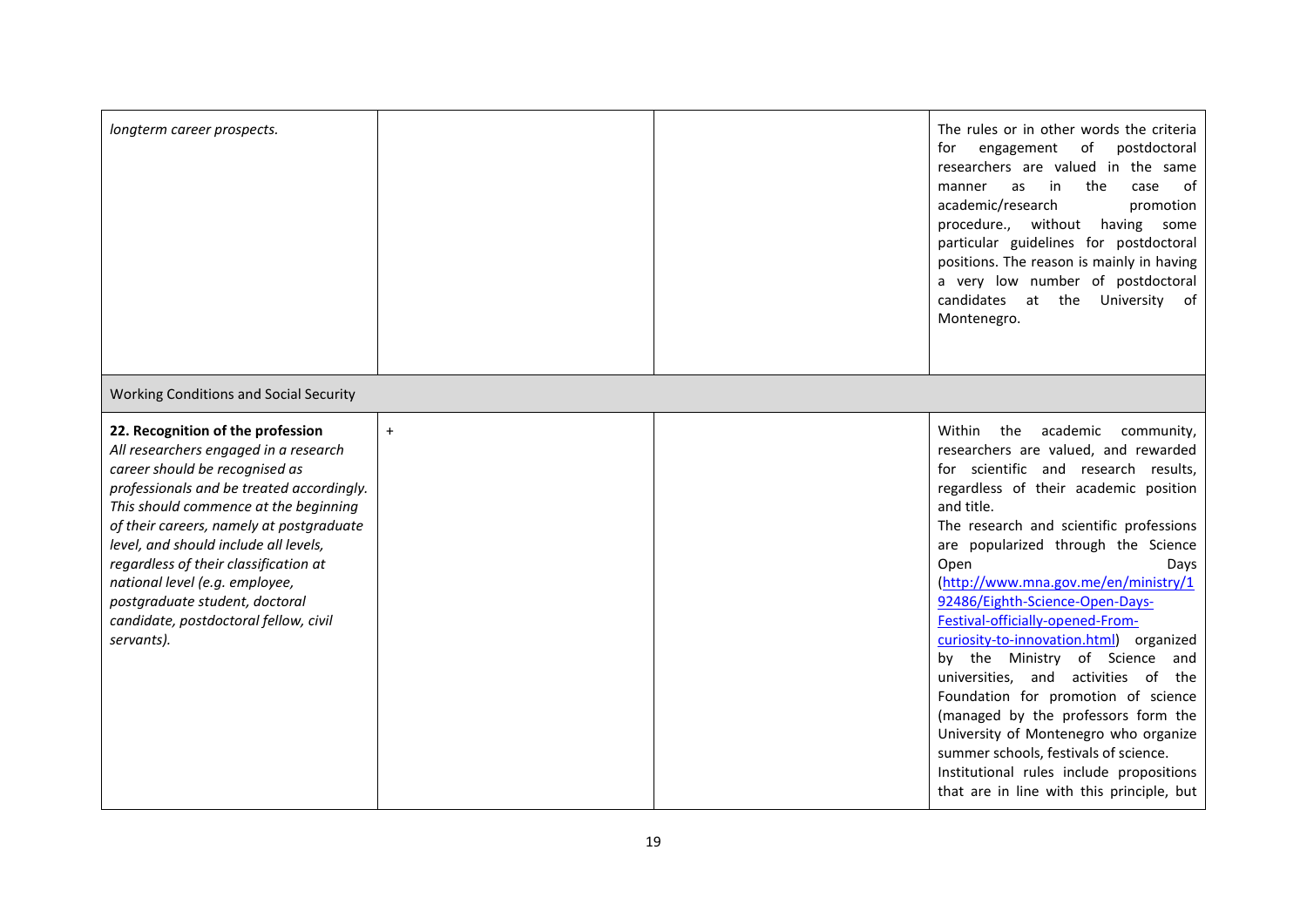|                                                                                                                                                                                                                                                                                                                                                                                                                                                                                                                                            |       |                                                                                                                                                                                                                                                                                                                                                                                                                                                                                                                                                                                                                                                                                                                                                                                                     | should propose activities to promote<br>this profession.<br>PR Communication Strategy includes<br>mechanisms and activities to improve<br>promotion of research and researchers<br>as a profession.<br>There is a well recognized path for those<br>who enter teaching proces and tenure<br>process.                                                                                                                                                                                                                                                            |
|--------------------------------------------------------------------------------------------------------------------------------------------------------------------------------------------------------------------------------------------------------------------------------------------------------------------------------------------------------------------------------------------------------------------------------------------------------------------------------------------------------------------------------------------|-------|-----------------------------------------------------------------------------------------------------------------------------------------------------------------------------------------------------------------------------------------------------------------------------------------------------------------------------------------------------------------------------------------------------------------------------------------------------------------------------------------------------------------------------------------------------------------------------------------------------------------------------------------------------------------------------------------------------------------------------------------------------------------------------------------------------|-----------------------------------------------------------------------------------------------------------------------------------------------------------------------------------------------------------------------------------------------------------------------------------------------------------------------------------------------------------------------------------------------------------------------------------------------------------------------------------------------------------------------------------------------------------------|
| 23. Research environment<br>Employers and/or funders of researchers<br>should ensure that the most stimulating<br>research or research training<br>environment is created which offers<br>appropriate equipment, facilities and<br>opportunities, including for remote<br>collaboration over research networks,<br>and that the national or sectoral<br>regulations concerning health and safety<br>in research are observed. Funders should<br>ensure that adequate resources are<br>provided in support of the agreed work<br>programme. | $+/-$ | Research environment is in the direct<br>correlation<br>with<br>the<br>financial<br>investments from the State and other<br>funds.<br>Some research areas are well equipped<br>but there are research areas that still<br>need to be invested in.<br>The Univesrity of Montenegro suffers<br>from the lack of interdepartmental<br>sharing of equipment and will be<br>focused on efficiency of its usage in its<br>new research strategy. In the mean time<br>the Ministry of Science has made two (<br>last in 2016) databasis and elaboration<br>of the large equipment capacities in<br>research organizations in Montenegro,<br>which enables better connectivity of<br>Montenegrin researchers. University of<br>Montenegro uses these information.<br>University of Montenegro lacks its own | The University continuously cooperates<br>with the Government for larger<br>investments in research. As a result,<br>annual budget for the previous year<br>slightly increased, but there are still<br>lacking funds for research.<br>The university works on designing<br>actions to enable larger investments<br>from industry, and<br>designing and realize the campaign for<br>better use of EU funds.<br>Centralization of resources and sharing,<br>interdepartmental sharing of equipment<br>needs to be elaborated with the new<br>University Strategy. |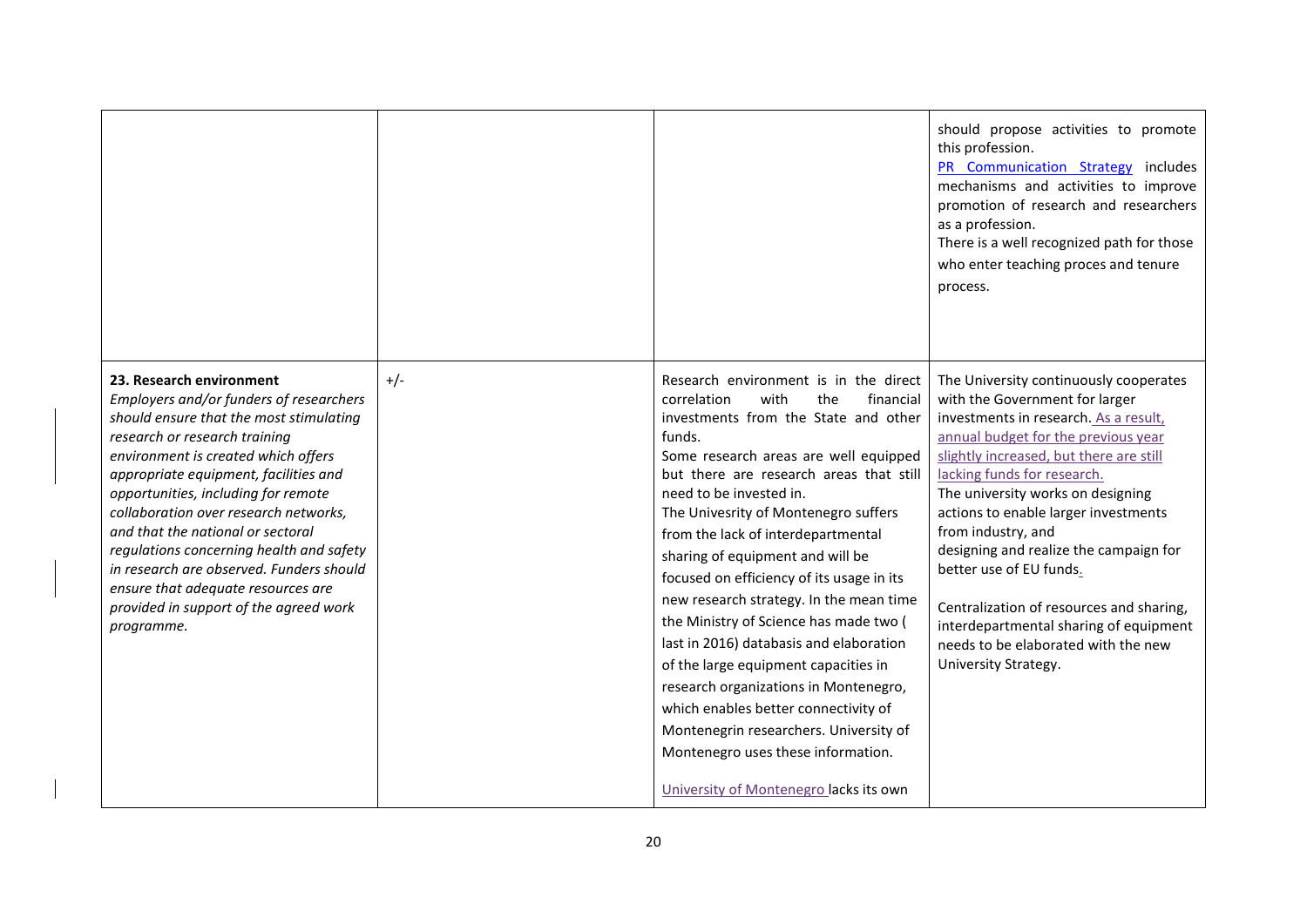|                                                                                                                                                                                                                                                                                                                                                                                                                                                                                                                                                                                                                                                                                                                                                                                                       |           | well organized_centralized database of<br>available research infrastructure, which<br>will be regularly updated (available at<br>the web site of the University, i.e. its<br>units). |                                                                                                                                                                                                                                                                                                                                                                                                                                                                                                                                                                                                                                                                                                                                                                                                                                                                                                                                                                             |
|-------------------------------------------------------------------------------------------------------------------------------------------------------------------------------------------------------------------------------------------------------------------------------------------------------------------------------------------------------------------------------------------------------------------------------------------------------------------------------------------------------------------------------------------------------------------------------------------------------------------------------------------------------------------------------------------------------------------------------------------------------------------------------------------------------|-----------|--------------------------------------------------------------------------------------------------------------------------------------------------------------------------------------|-----------------------------------------------------------------------------------------------------------------------------------------------------------------------------------------------------------------------------------------------------------------------------------------------------------------------------------------------------------------------------------------------------------------------------------------------------------------------------------------------------------------------------------------------------------------------------------------------------------------------------------------------------------------------------------------------------------------------------------------------------------------------------------------------------------------------------------------------------------------------------------------------------------------------------------------------------------------------------|
| 24. Working conditions<br>Employers and/or funders should ensure<br>that the working conditions for<br>researchers, including for disabled<br>researchers, provide where appropriate<br>the flexibility deemed essential for<br>successful research performance in<br>accordance with existing national<br>legislation and with national or sectoral<br>collective-bargaining agreements. They<br>should aim to provide working conditions<br>which allow both women and men<br>researchers to combine family and work,<br>children and career. Particular attention<br>should be paid, inter alia, to flexible<br>working hours, part-time working, tele-<br>working and sabbatical leave, as well as<br>to the necessary financial and<br>administrative provisions governing such<br>arrangements. | $\ddot{}$ |                                                                                                                                                                                      | National and Institutional rules include<br>propositions that are in line with this<br>principle.<br>Collective agreement for the University<br>of Montenegro<br><b>National legislation</b><br>Most of the University buildings within<br>the University campus have facilities for<br>people with disabilities. Also, University<br>is working on providing libraries adapted<br>for visually impaired persons.<br>https://www.ucg.ac.me/skladiste/blog<br>19317/objava 20007/fajlovi/CUB%20 %<br>20POLITIKA%20PRISTUPA%20BIBLIOTEK<br>AMA%20OSI.pdf<br>According to the Labor Law<br>all -<br>institutions receive bonuses if they<br>employ persons with disabilities and, of<br>course, they pay penalties if they do not<br>intentionally do so. There are also<br>affirmative actions for students with<br>disabilities, who are free from study fees<br>(according to the Law on Higher<br>Education).<br>However, there is still not an option of<br>tele-working. |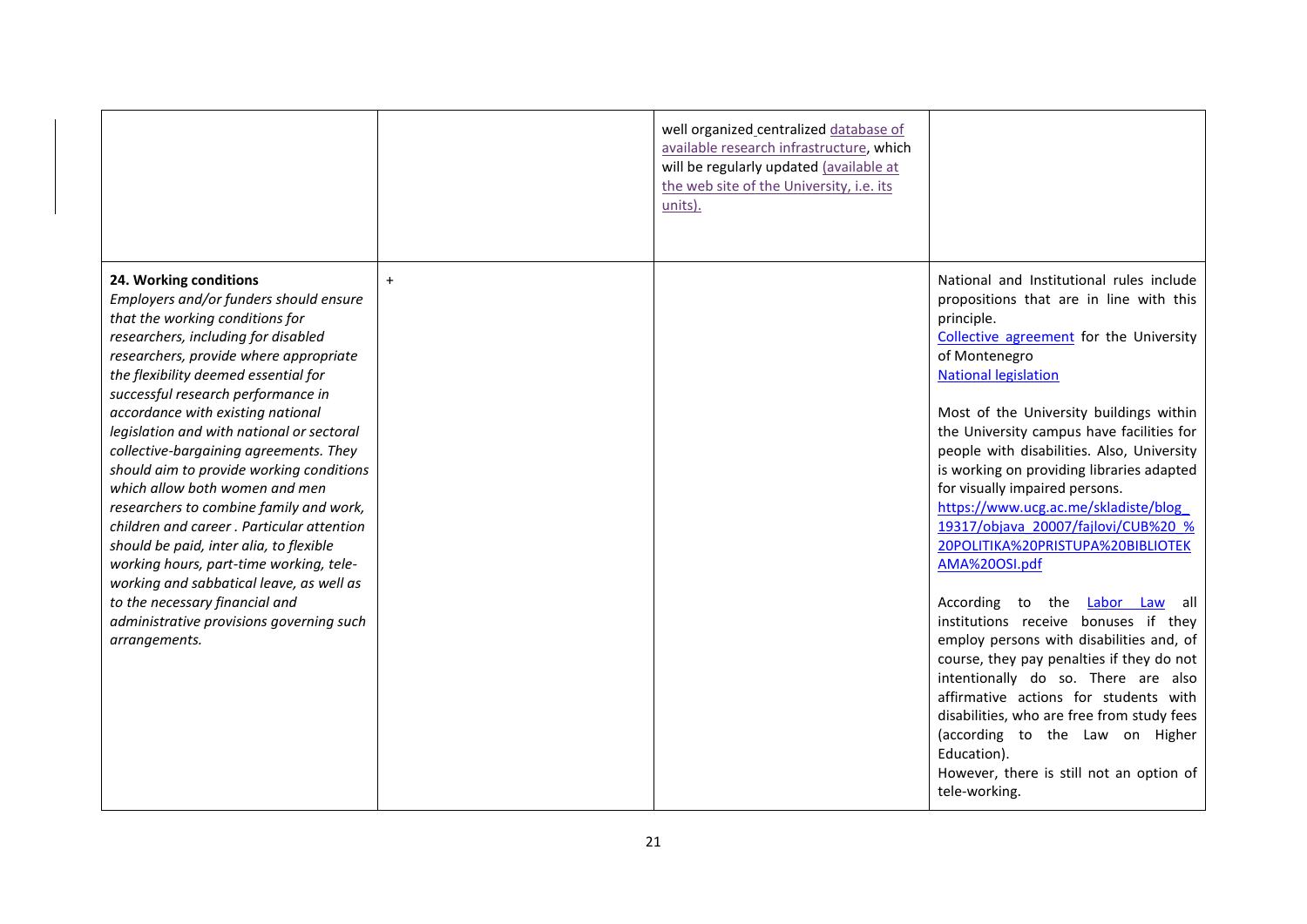| 25. Stability<br>and<br>permanence of<br>employment<br>Employers and/or funders should ensure<br>that the performance of researchers is<br>not undermined by instability of<br>employment contracts, and should<br>therefore commit themselves as far as<br>possible to improving the stability of<br>employment conditions for researchers,<br>thus implementing and abiding by the<br>principles and terms laid down in the EU<br>Directive on Fixed-Term Work.               | $+/-$ | The young researchers have no clear<br>vision and opportunities for obtaining<br>positions with long-term stability. The<br>opportunities depend on the number of<br>available positions funded by the<br>Government. The opportunities arising<br>from the project-based funding needs to<br>be promoted. | Institutional rules include propositions<br>that are in line with this principle.<br>Rights and obligations for engagement<br>are clearly stated within the contract for<br>the engagement.<br>Fixed-term employees practice all rights<br>as permanent employees.<br>The newly adopted Law on Higher<br><b>Education</b><br>provisions<br>that<br>professors/researchers could be re-<br>elected into scientific and academic<br>titles several times, allowing them a<br>certain flexibility in procedures and<br>relaxation in terms of former legal<br>constraints.<br>The same Law recognizes the position of<br>postdoctoral<br>teaching/research<br>a<br>assistant, which was not the case in<br>previous legislation,<br>allowing<br>their<br>engagement for a five-year period and<br>further career development. |
|---------------------------------------------------------------------------------------------------------------------------------------------------------------------------------------------------------------------------------------------------------------------------------------------------------------------------------------------------------------------------------------------------------------------------------------------------------------------------------|-------|------------------------------------------------------------------------------------------------------------------------------------------------------------------------------------------------------------------------------------------------------------------------------------------------------------|----------------------------------------------------------------------------------------------------------------------------------------------------------------------------------------------------------------------------------------------------------------------------------------------------------------------------------------------------------------------------------------------------------------------------------------------------------------------------------------------------------------------------------------------------------------------------------------------------------------------------------------------------------------------------------------------------------------------------------------------------------------------------------------------------------------------------|
| 26. Funding and salaries<br>Employers and/or funders of researchers<br>should ensure that researchers enjoy fair<br>and attractive conditions of funding<br>and/or salaries with adequate and<br>equitable social security provisions<br>(including sickness and parental benefits,<br>pension rights and unemployment<br>benefits) in accordance with existing<br>national legislation and with national or<br>sectoral collective bargaining<br>agreements. This must include | $+$   |                                                                                                                                                                                                                                                                                                            | National and institutional rules include<br>propositions that are in line with this<br>principle.<br>The funding and salaries, the coefficients<br>for positions are defined by the<br>Collective Agreement. The Collective<br>Agreement also specifies situation in<br>which employee can be paid beyond the<br>fixed salaries, for example, for extra load<br>in teaching.<br><b>Collective agreement</b>                                                                                                                                                                                                                                                                                                                                                                                                                |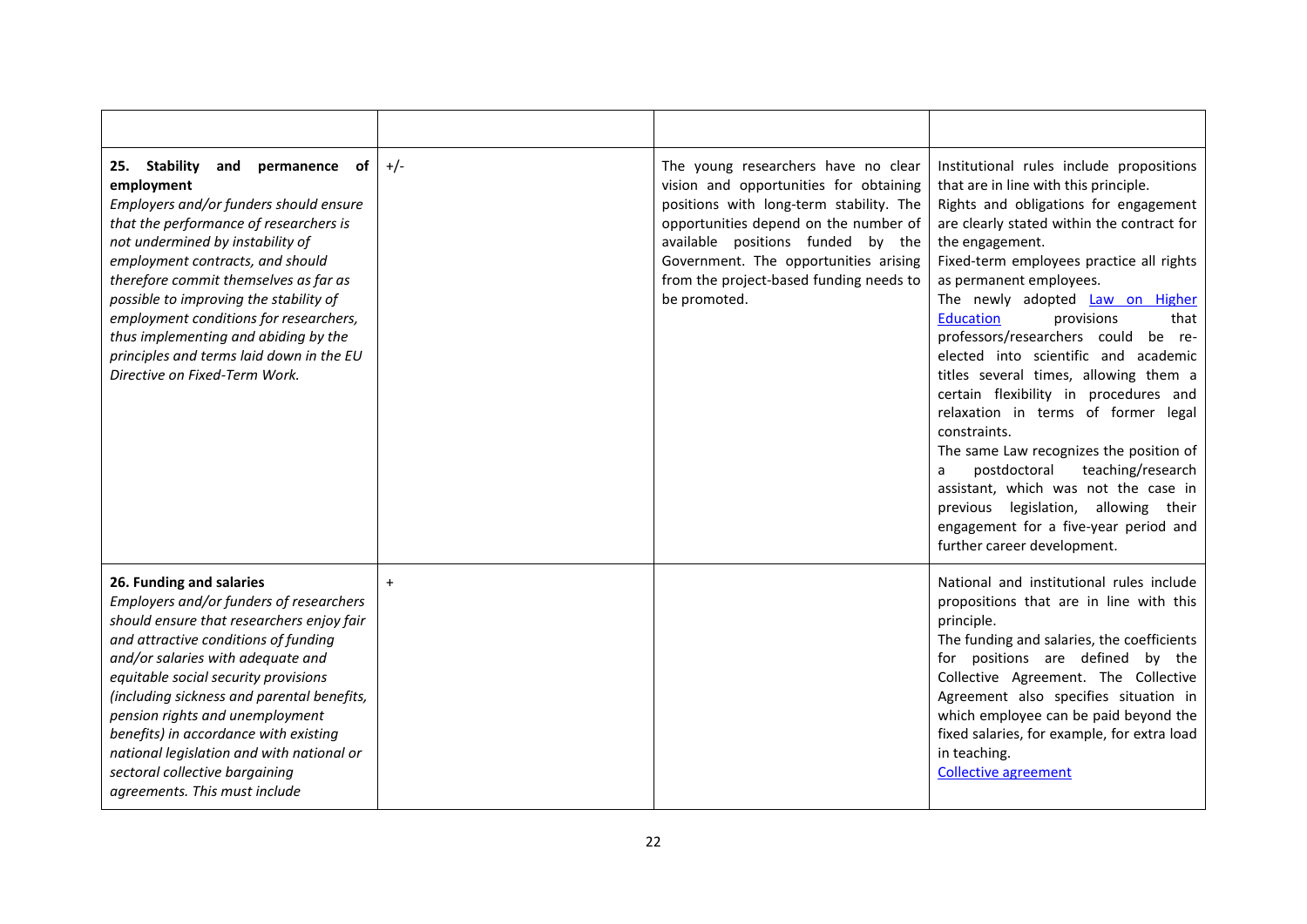| researchers at all career stages including<br>early-stage researchers, commensurate<br>with their legal status, performance and<br>level of qualifications and/or<br>responsibilities.                                                                                                                                                                                                                                                                                                                        |       |                                                                                                                                                                                                                                      | Activities in research<br>projects<br>and<br>publication of scientific papers are<br>additionally valued<br>by the special<br><b>Rulebook</b><br>procedure<br>on the<br>of<br>criteria and method<br>- of<br>evaluation<br>employee rewards) defining criteria for<br>stimulating and rewarding employees at<br>the University of Montenegro.                                                                                                                                                                                                                                     |
|---------------------------------------------------------------------------------------------------------------------------------------------------------------------------------------------------------------------------------------------------------------------------------------------------------------------------------------------------------------------------------------------------------------------------------------------------------------------------------------------------------------|-------|--------------------------------------------------------------------------------------------------------------------------------------------------------------------------------------------------------------------------------------|-----------------------------------------------------------------------------------------------------------------------------------------------------------------------------------------------------------------------------------------------------------------------------------------------------------------------------------------------------------------------------------------------------------------------------------------------------------------------------------------------------------------------------------------------------------------------------------|
| 27. Gender balance<br>Employers and/or funders should aim for<br>a representative gender balance at all<br>levels of staff, including at supervisory<br>and managerial level. This should be<br>achieved on the basis of an equal<br>opportunity policy at recruitment and at<br>the subsequent career stages without,<br>however, taking precedence over quality<br>and competence criteria. To ensure<br>equal treatment, selection and<br>evaluation committees should have an<br>adequate gender balance. | $+$   |                                                                                                                                                                                                                                      | When science and research are in<br>question, there are no gender issues.<br>Scientists' gender structure in<br>Montenegro is positive and above<br>average value in European countries.<br>Statistical data could be found within the<br>Self-evaluation report 2018 (page 57 and<br>59 Academic staff gender analysis)<br>For example in the 2017/2018 study<br>year, within the academic staff there<br>were 51.7% female and 48.3 male (all<br>ranks are considered: Full professors,<br>Associate professors, Assistant<br>professors, teaching and research<br>assistants). |
| 28. Career development<br>Employers and/or funders of researchers<br>should draw up, preferably within the<br>framework of their human resources<br>management, a specific career<br>development strategy for researchers at<br>all stages of their career, regardless of<br>their contractual situation, including for                                                                                                                                                                                       | $+/-$ | development<br>academic<br>Career<br>in<br>progress is transparent and clearly<br>defined by national and institutional<br>rules.<br>However,<br>lack<br>the<br>overall<br>we<br>University's strategy including the HR<br>Strategy. | Young researchers, in general, work<br>under the mentorship, and we have a<br>clear institutional rules regarding the<br>process of their career management<br>(close cooperation and instructions by<br>scientific<br>mentor,<br>and<br>research<br>committees, public presentations, paper<br>publishing etc)                                                                                                                                                                                                                                                                   |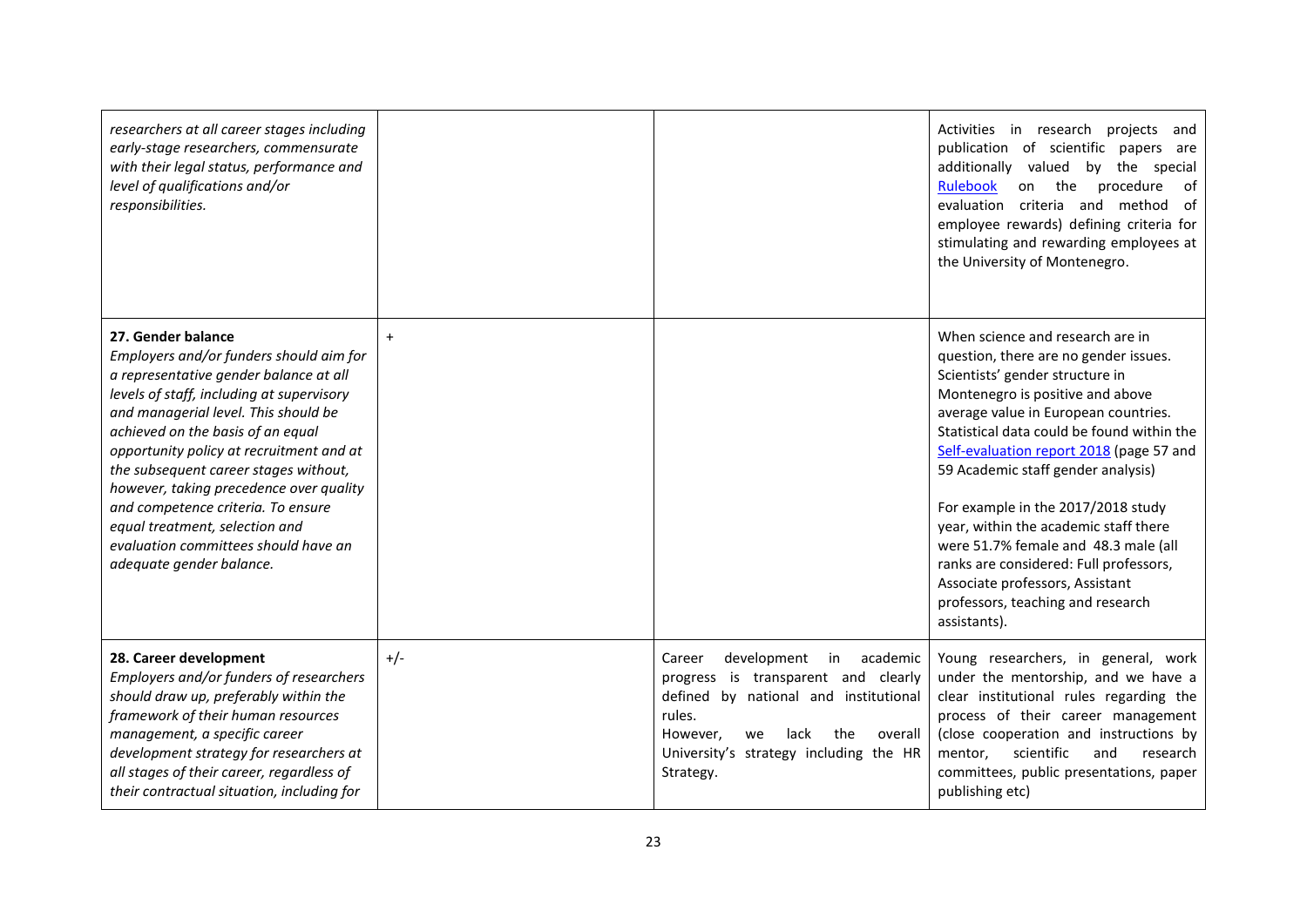| researchers on fixed-term contracts. It<br>should include the availability of mentors<br>involved in providing support and<br>guidance for the personal and<br>professional development of researchers,<br>thus motivating them and contributing<br>to reducing any insecurity in their<br>professional future. All researchers<br>should be made familiar with such<br>provisions and arrangements.                                                                                                                                                                                                                                                                                                                                                                     |       |                                                                                                                                                                                                                                                                                                                                                                                                                                                                                                                                     | For postdoctoral positions, scientific<br>assistants and assistant professors,<br>University adopted the Decision on<br>mentoring programmes.<br>Up to the position of the full professor,<br>career advancement of<br>the<br>the<br>candidates for promotion into scientific<br>and academic titles are conditioned by<br>the Rules for the Academic Promotion.<br>We are in the process of creating an<br>overall Strategy for the University of<br>Montenegro, which will cosider this HR<br>continuous<br>Strategy<br>for<br>career<br>development and trainings, which will<br>further be developed through the Career<br>Center at the University.                                                       |
|--------------------------------------------------------------------------------------------------------------------------------------------------------------------------------------------------------------------------------------------------------------------------------------------------------------------------------------------------------------------------------------------------------------------------------------------------------------------------------------------------------------------------------------------------------------------------------------------------------------------------------------------------------------------------------------------------------------------------------------------------------------------------|-------|-------------------------------------------------------------------------------------------------------------------------------------------------------------------------------------------------------------------------------------------------------------------------------------------------------------------------------------------------------------------------------------------------------------------------------------------------------------------------------------------------------------------------------------|----------------------------------------------------------------------------------------------------------------------------------------------------------------------------------------------------------------------------------------------------------------------------------------------------------------------------------------------------------------------------------------------------------------------------------------------------------------------------------------------------------------------------------------------------------------------------------------------------------------------------------------------------------------------------------------------------------------|
| 29. Value of mobility<br>Employers and/or funders must<br>recognise the value of geographical,<br>intersectoral, inter- and trans-<br>disciplinary and virtual mobility as well<br>as mobility between the public and<br>private sector as an important means of<br>enhancing scientific knowledge and<br>professional development at any stage<br>of a researcher's career. Consequently,<br>they should build such options into the<br>specific career development strategy and<br>fully value and acknowledge any mobility<br>experience within their career<br>progression/appraisal system. This also<br>requires that the necessary<br>administrative instruments be put in<br>place to allow the portability of both<br>grants and social security provisions, in | $+/-$ | Mobility is not valued in the process of<br>election into research and scientific titles<br>as a quantitative data that would be<br>used for any kind of progress but it is<br>considered as added value.<br>PhD students, engages as teaching<br>assistants have many obligations at<br>faculties and they face problems such is<br>their replacement when they leave for<br>long term mobility Social security and<br>portability of grants, pension funds,<br>depend on the national legislative and<br>international agreements | Mobility is recognised by the<br>institutional rules (The Rulebook on<br><b>Procedure, Evaluation Conditions and</b><br><b>Award of the Employees for a Special</b><br><b>Contribution to the Development and</b><br><b>International Positioning of</b><br>Montenegro) as one of the criteria for<br>stimulating and rewarding employees at<br>the University of Montenegro.<br>The right to sabbatical leave is<br>guaranteed by the Statute (Article 95)<br>for academic staff at the University,<br>every seven years a one-year absence,<br>as decided by the Steering Committee,<br>with prior opinion by the Senate.<br>Propose to relevant ministries to<br>consider EU policies regarding portability |

 $\mathbf l$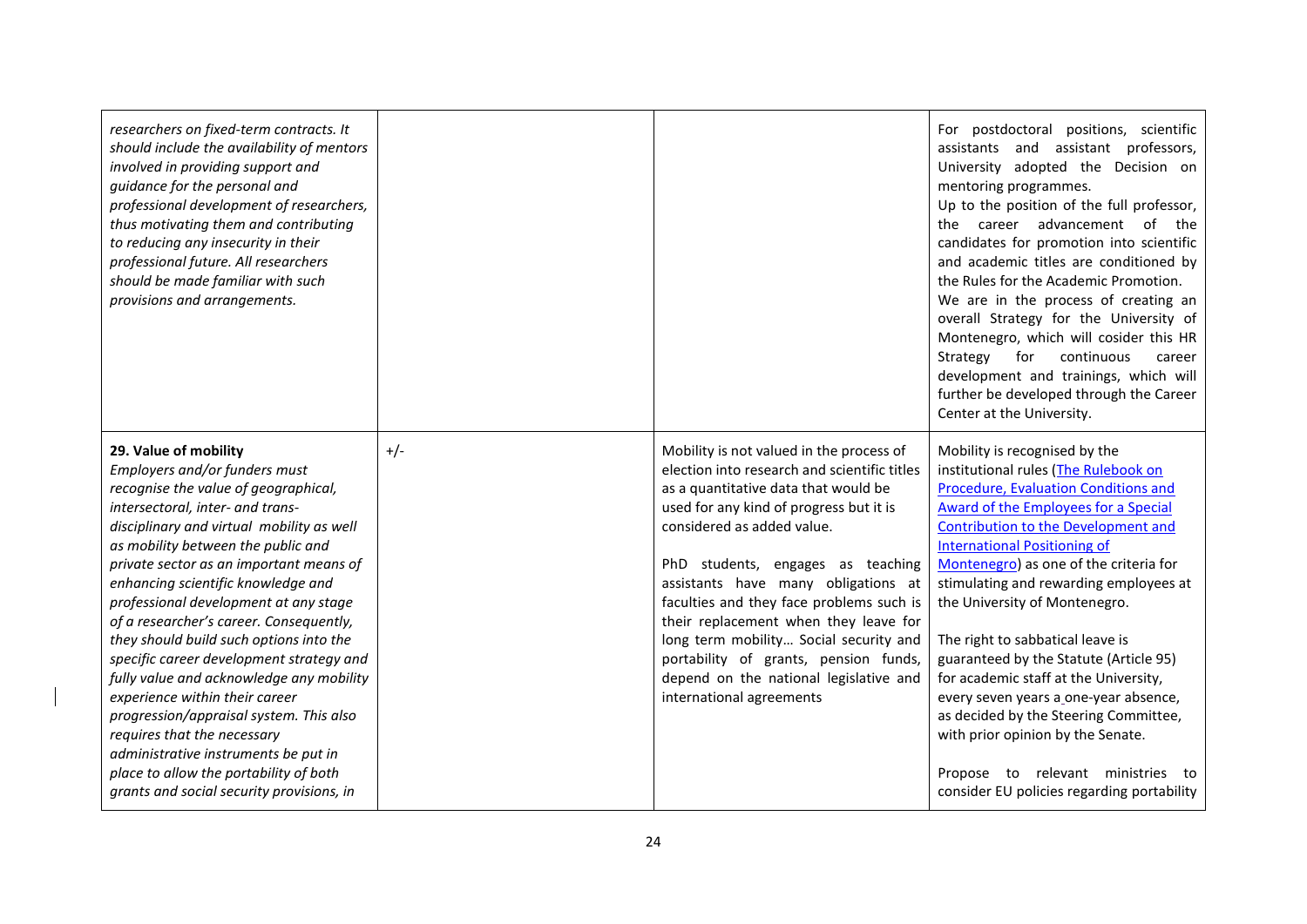| accordance with national legislation.                                                                                                                                                                                                                                                                                                                                                                                                                                                                                                                                                                                                                             |           |                                                                                                                                                                                                 | of grants and other solutions and plans<br>such is RESAVER, etc.<br>Propose mechanisms that would further<br>foster mobility culture.                                                                                                                              |
|-------------------------------------------------------------------------------------------------------------------------------------------------------------------------------------------------------------------------------------------------------------------------------------------------------------------------------------------------------------------------------------------------------------------------------------------------------------------------------------------------------------------------------------------------------------------------------------------------------------------------------------------------------------------|-----------|-------------------------------------------------------------------------------------------------------------------------------------------------------------------------------------------------|--------------------------------------------------------------------------------------------------------------------------------------------------------------------------------------------------------------------------------------------------------------------|
| 30. Access to career advice<br>Employers and/or funders should ensure<br>that career advice and job placement<br>assistance, either in the institutions<br>concerned, or through collaboration with<br>other structures, is offered to<br>researchers at all stages of their careers,<br>regardless of their contractual situation.                                                                                                                                                                                                                                                                                                                               | $-/-$     | Apart from the role of supervisors for<br>MA and PhD students, we still do not<br>have a good career advice service                                                                             | Recently, we have established<br>the<br>Center for Career Planning, but the<br>Centre is still underdeveloped to provide<br>professional services.<br>Further development of the Center and<br>training of staff is needed.                                        |
| 31. Intellectual Property Rights<br>Employers and/or funders should ensure<br>that researchers at all career stages reap<br>the benefits of the exploitation (if any) of<br>their R&D results through legal<br>protection and, in particular, through<br>appropriate protection of Intellectual<br>Property Rights, including copyrights.<br>Policies and practices should specify<br>what rights belong to researchers<br>and/or, where applicable, to their<br>employers or other parties, including<br>external commercial or industrial<br>organisations, as possibly provided for<br>under specific collaboration agreements<br>or other types of agreement. | $-$ /+    | Although there are some regulations on<br>IPR at the national level, there is no<br>precise definition or specification of<br>researchers' rights at the level of<br>institution regarding IPR. | IPR Strategy is being drafted, which will<br>define these rules in cooperation with<br>the World Bank<br>Complete Framework, all relevant<br>policies and practices regarding IPR,<br>copyrights, scientific agreements,<br>commercialization etc will be adopted. |
| 32. Co-authorship<br>Co-authorship should be viewed<br>positively by institutions when                                                                                                                                                                                                                                                                                                                                                                                                                                                                                                                                                                            | $\ddot{}$ |                                                                                                                                                                                                 | Coauthorship is completely affirmatively<br>valued in evaluation of a researcher<br>career.                                                                                                                                                                        |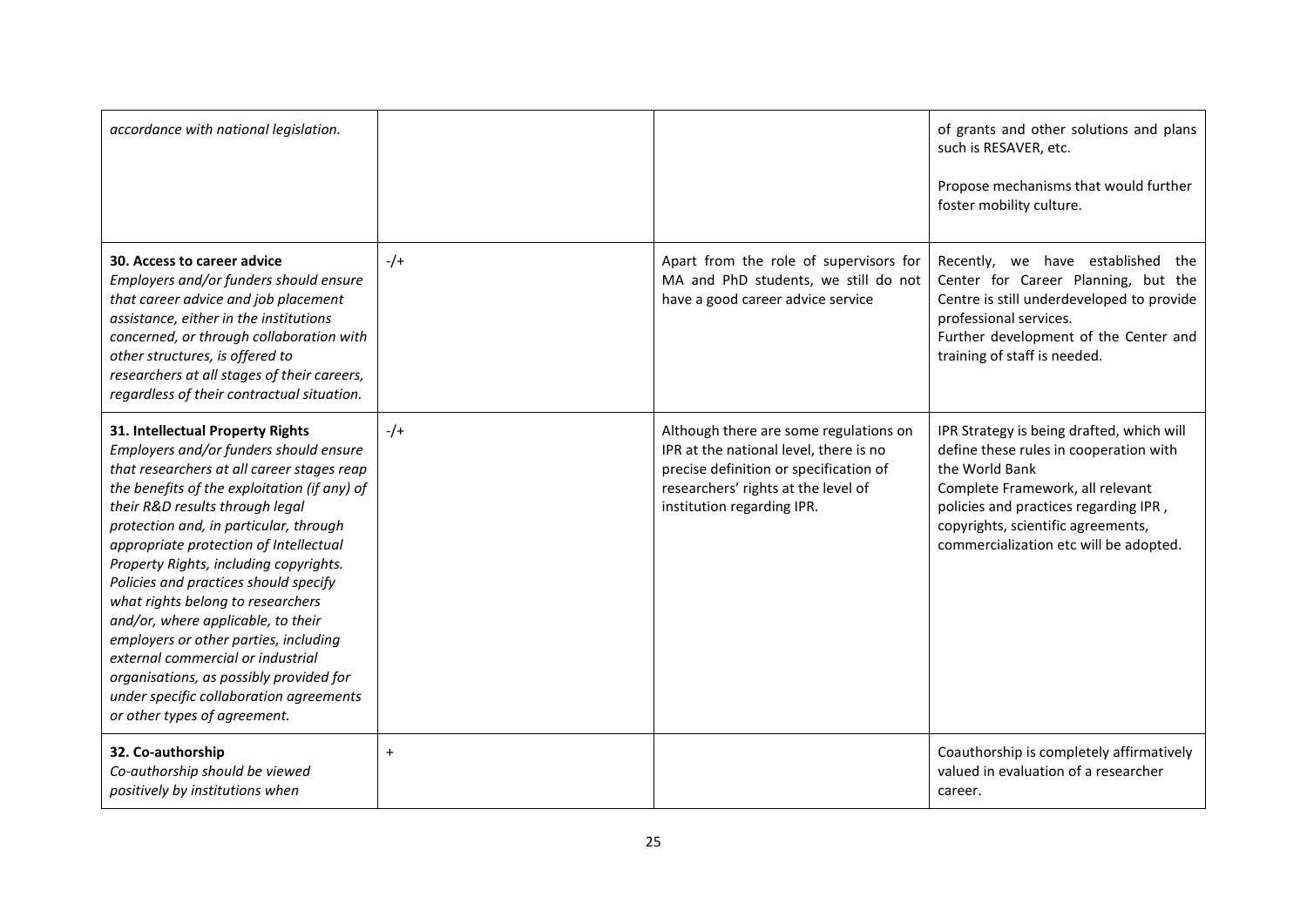| evaluating staff, as evidence of a<br>constructive approach to the conduct of<br>research. Employers and/or funders<br>should therefore develop strategies,<br>practices and procedures to provide<br>researchers, including those at the<br>beginning of their research careers, with<br>the necessary framework conditions so<br>that they can enjoy the right to be<br>recognised and listed and/or quoted, in<br>the context of their actual contributions,<br>as co-authors of papers, patents, etc, or<br>to publish their own research results<br>independently from their supervisor(s).                                                                                                                                                                                                                                                  |     | There are no institutional rules that<br>regulate the question of co-authorship,<br>but there is a good practice at the<br>University. Generally, it is defined as an<br>ethical and professional academic<br>principle, within the Code of Ethics.                                                                                                                                                                                                                                                                                                                                                                                                                                                                                                                               |
|---------------------------------------------------------------------------------------------------------------------------------------------------------------------------------------------------------------------------------------------------------------------------------------------------------------------------------------------------------------------------------------------------------------------------------------------------------------------------------------------------------------------------------------------------------------------------------------------------------------------------------------------------------------------------------------------------------------------------------------------------------------------------------------------------------------------------------------------------|-----|-----------------------------------------------------------------------------------------------------------------------------------------------------------------------------------------------------------------------------------------------------------------------------------------------------------------------------------------------------------------------------------------------------------------------------------------------------------------------------------------------------------------------------------------------------------------------------------------------------------------------------------------------------------------------------------------------------------------------------------------------------------------------------------|
| 33. Teaching<br>Teaching is an essential means for the<br>structuring and dissemination of<br>knowledge and should therefore be<br>considered a valuable option within the<br>researchers' career paths. However,<br>teaching responsibilities should not be<br>excessive and should not prevent<br>researchers, particularly at the beginning<br>of their careers, from carrying out their<br>research activities. Employers and/or<br>funders should ensure that teaching<br>duties are adequately remunerated and<br>taken into account in the<br>evaluation/appraisal systems, and that<br>time devoted by senior members of staff<br>to the training of early stage researchers<br>should be counted as part of their<br>teaching commitment. Suitable training<br>should be provided for teaching and<br>coaching activities as part of the | $+$ | There is a defined rule about the<br>teaching load per teacher (4 for teachers<br>and 6 for young assistants, per<br>semester/per week-out of 40 working<br>hours).<br>Teaching is obligatory according to the<br>Law on Higher Education.<br>Teaching activities are evaluated<br>through the student's surveys, and<br>teaching commitment is evaluated<br>through different quality criteria. Results<br>are valued during the process of<br>academic promotion.<br>Preparation and publication of teaching<br>materials (books, lecture notes, exercise<br>books etc) is also valued.<br>Teaching mobility is also valued (at<br>foreign universities).<br>The University of Montenegro<br>participated in the TRAIN project funded<br>by the King Baudouin Foundation, where |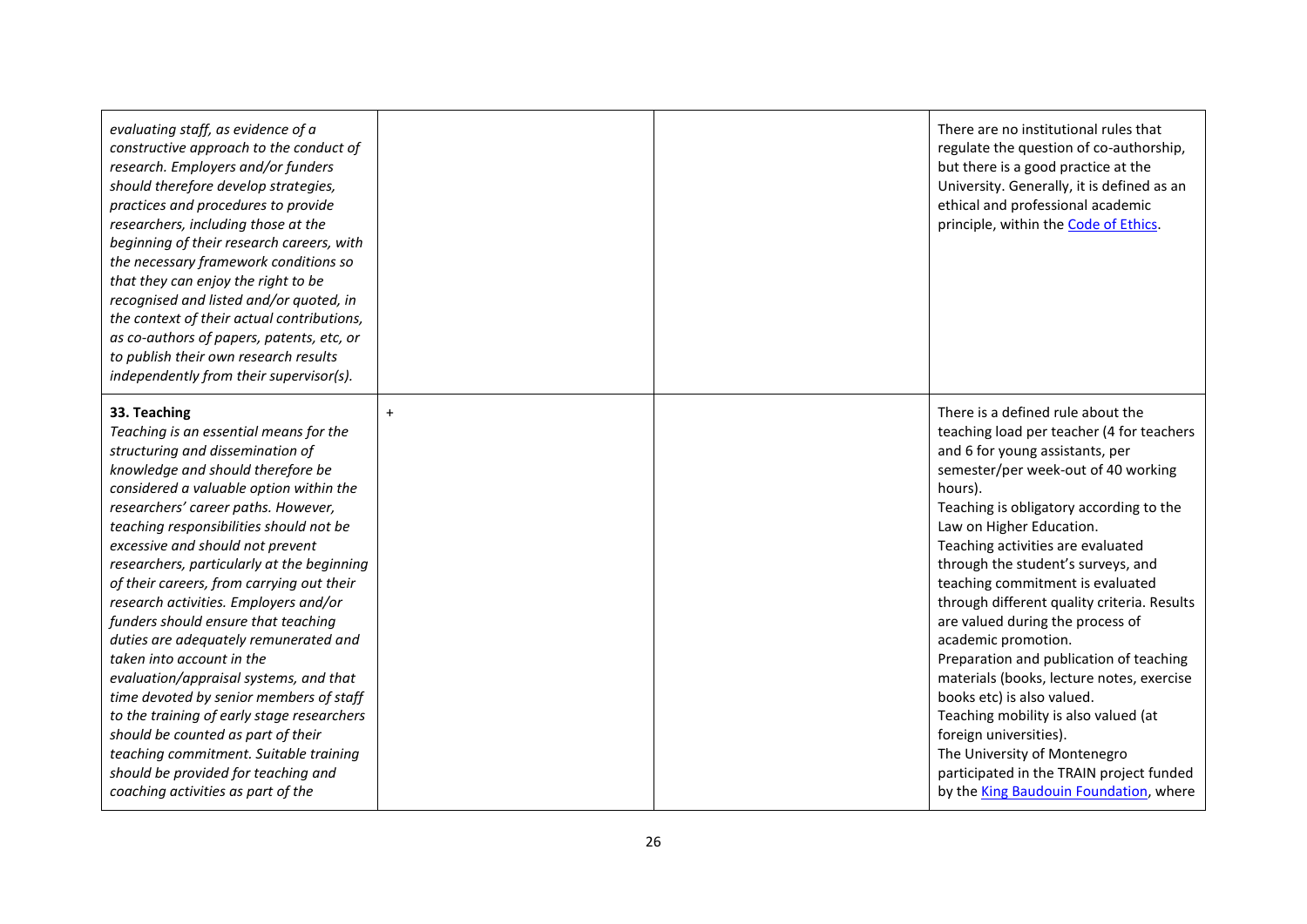| professional development of researchers.                                                                                                                                                                                                                                                                                                                                                                                                                                                           |       |                                                                                                                                                                                                                                                  | teachers and researchers had the<br>opportunity to go through the teaching<br>methodology and research methodology<br>trainings. Also, there was training on the<br>topic within the same project TRAIN "<br>Curriculum Development in Higher<br>Education ".<br>there have been additional initiatives on<br>the topic of academic literacy, writing<br>and presenting scientific results.<br>Through ERASMUS Re@WBC project, we<br>have significant number of train staff in<br>Teaching Methodology (close to 100<br>trained). Through the <b>ERASMUS</b><br><b>DEVCORE</b> project we have been involved<br>in teaching planning and curriculum<br>development based on learning<br>outcomes. The project was focused on<br>modernizing almost all aspects of<br>teaching and learning. |
|----------------------------------------------------------------------------------------------------------------------------------------------------------------------------------------------------------------------------------------------------------------------------------------------------------------------------------------------------------------------------------------------------------------------------------------------------------------------------------------------------|-------|--------------------------------------------------------------------------------------------------------------------------------------------------------------------------------------------------------------------------------------------------|---------------------------------------------------------------------------------------------------------------------------------------------------------------------------------------------------------------------------------------------------------------------------------------------------------------------------------------------------------------------------------------------------------------------------------------------------------------------------------------------------------------------------------------------------------------------------------------------------------------------------------------------------------------------------------------------------------------------------------------------------------------------------------------------|
| 34. Complains/appeals<br>Employers and/or funders of researchers<br>should establish, in compliance with<br>national rules and regulations,<br>appropriate procedures, possibly in the<br>form of an impartial (ombudsman-type)<br>person to deal with complaints/appeals<br>of researchers, including those<br>concerning conflicts between<br>supervisor(s) and early-stage<br>researchers. Such procedures should<br>provide all research staff with<br>confidential and informal assistance in | $+/-$ | There<br>is<br>impartial<br>no<br>person<br>(ombudsman) to deal with professional<br>complaints for researchers and academic<br>staff.<br>However, students do have their<br>ombudsman which is regularly elected<br>by the Students Parliament. | The research and other work related<br>conflicts and problems are in the domain<br>of departmental scientific council,<br>Senate and in the worst-case-design of<br>Court of Honour, or student ombudsman<br>(for MA/MSc or PhD students).                                                                                                                                                                                                                                                                                                                                                                                                                                                                                                                                                  |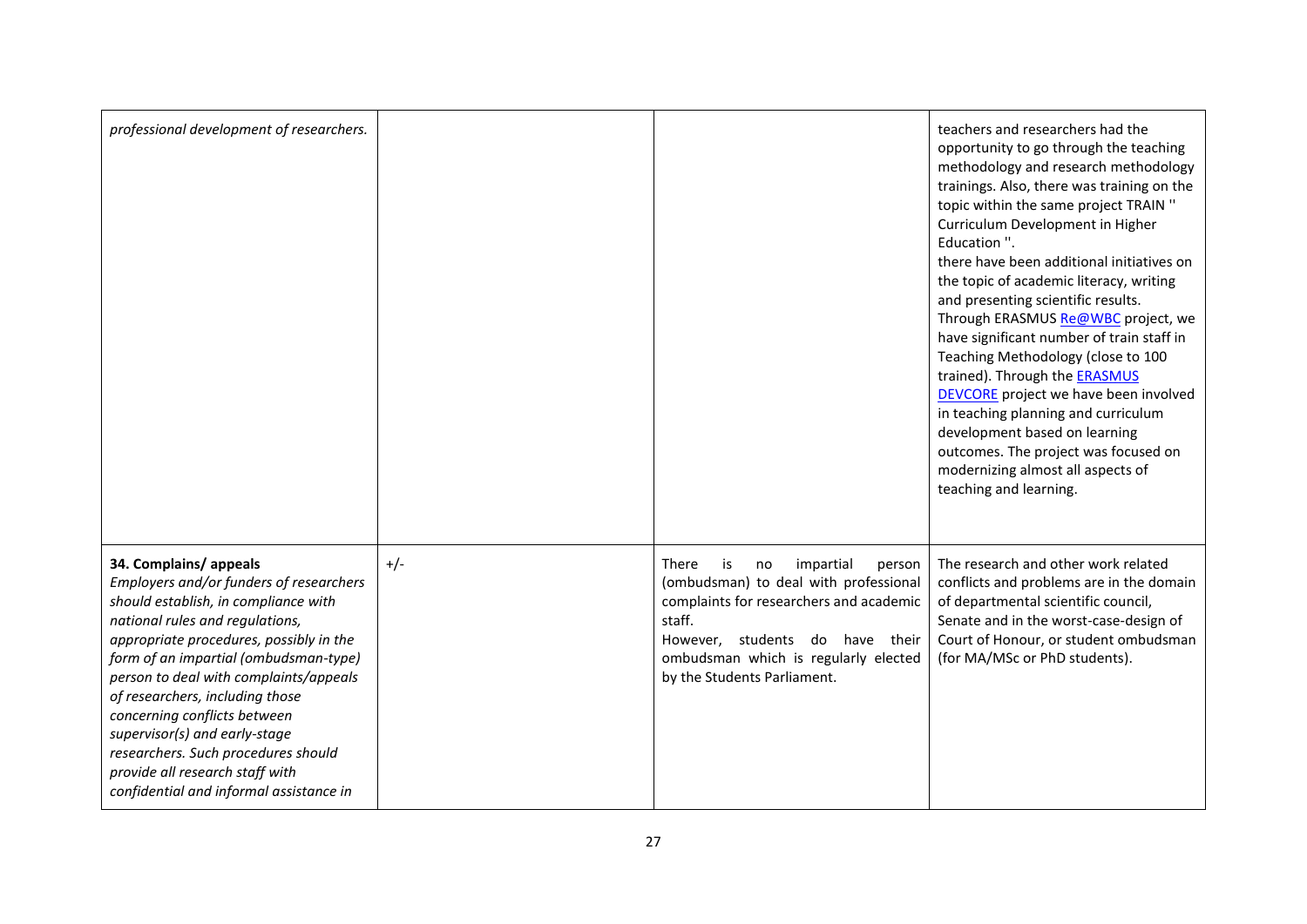| resolving work-related conflicts, disputes<br>and grievances, with the aim of<br>promoting fair and equitable treatment<br>within the institution and improving the<br>overall quality of the working<br>environment.                                                                                                                                                                                                                                                                              |           |                                                                                                                                                                                                                                                                                                                                                                                                                                                                                                                                                        |
|----------------------------------------------------------------------------------------------------------------------------------------------------------------------------------------------------------------------------------------------------------------------------------------------------------------------------------------------------------------------------------------------------------------------------------------------------------------------------------------------------|-----------|--------------------------------------------------------------------------------------------------------------------------------------------------------------------------------------------------------------------------------------------------------------------------------------------------------------------------------------------------------------------------------------------------------------------------------------------------------------------------------------------------------------------------------------------------------|
| 35. Participation in decision-making<br>bodies<br>Employers and/or funders of researchers<br>should recognise it as wholly legitimate,<br>and indeed desirable, that researchers<br>be represented in the relevant<br>information, consultation and decision-<br>making bodies of the institutions for<br>which they work, so as to protect and<br>promote their individual and collective<br>interests as professionals and to actively<br>contribute to the workings of the<br>institution       | $\ddot{}$ | All researchers with the academic titles<br>participate in the work of their<br>Departmental Academic and Scientific<br>Councils; they have the right to be<br>elected as Senate members and as the<br>members of professional councils for<br>engineering and science, social sciences<br>and arts.<br>The researchers have also the right to be<br>elected in the Governing board.<br>Early-stage- researchers have the right<br>to elect their representatives (in a<br>certain percentage) in the faculty<br>councils, Senate and Governing Board. |
| Training and Development                                                                                                                                                                                                                                                                                                                                                                                                                                                                           |           |                                                                                                                                                                                                                                                                                                                                                                                                                                                                                                                                                        |
| 36. Relation with supervisors<br>Researchers in their training phase<br>should establish a structured and regular<br>relationship with their supervisor(s) and<br>faculty/departmental representative(s)<br>so as to take full advantage of their<br>relationship with them. This includes<br>keeping records of all work progress and<br>research findings, obtaining feedback by<br>means of reports and seminars, applying<br>such feedback and working in<br>accordance with agreed schedules, | $\ddot{}$ | Recently established Center for PhD<br>studies, and a set of adopted regulations<br>define the relation with supervisors,<br>rights and duties, particularly the<br>monitoring of the candidate's progress,<br>written reports, assessment of the<br>candidate by the supervisor during the<br>cycles of PhD studies, seminar for<br>presenting of initial research results in<br>front of departmental committee that<br>include the supervisor.                                                                                                      |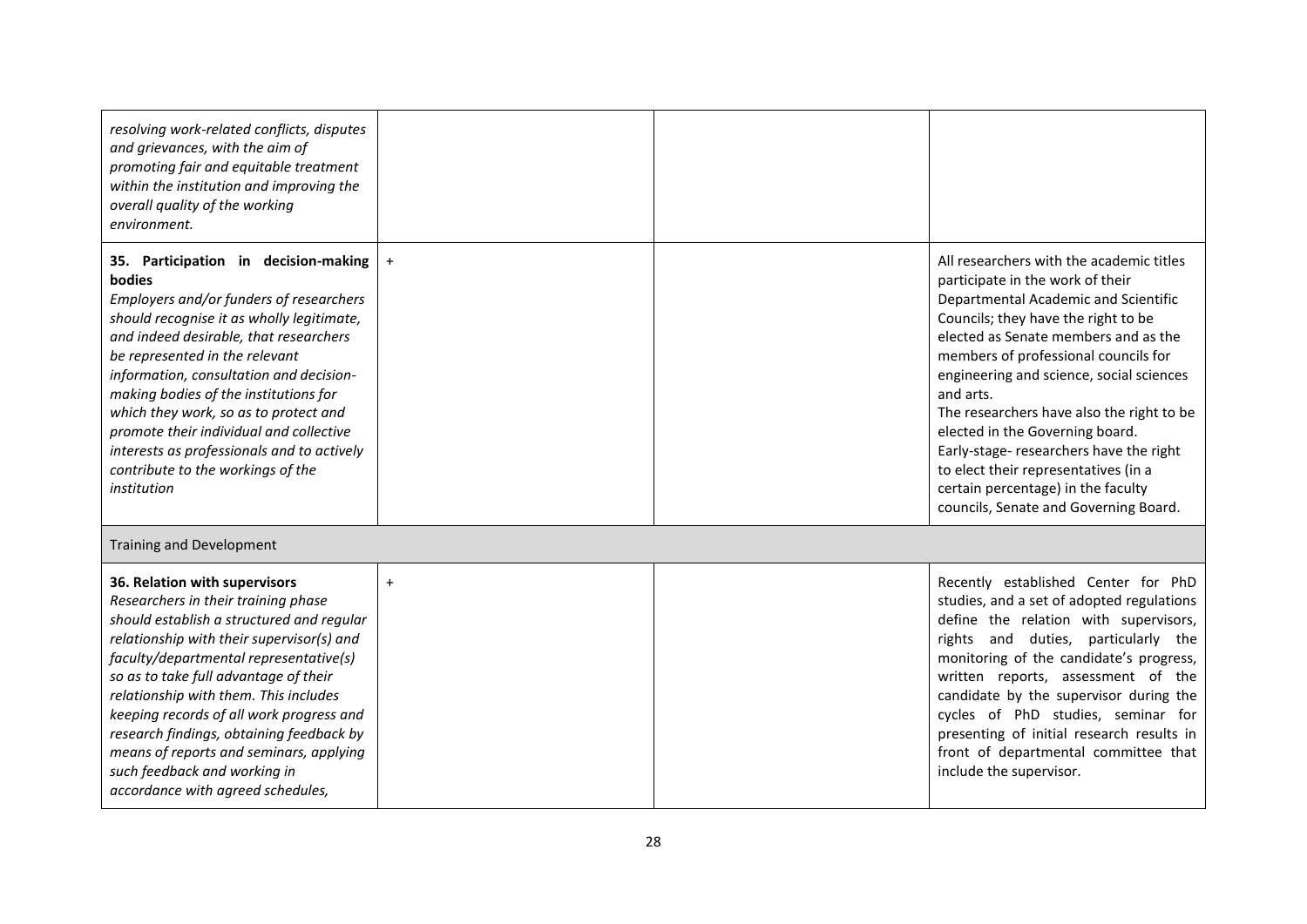| milestones, deliverables and/or research<br>outputs.                                                                                                                                                                                                                                                                                                                                                                                                                                                                                                                                                                                                                                     |           |                                                                                                                                                                                                                                                                                                                     | <b>Rules of PhD studies</b><br><b>Guide to Doctoral Studies</b>                                                                                                                                                                                                                                                                                                                                                                                                                                                                                                                                                                                                                                                                                                                          |
|------------------------------------------------------------------------------------------------------------------------------------------------------------------------------------------------------------------------------------------------------------------------------------------------------------------------------------------------------------------------------------------------------------------------------------------------------------------------------------------------------------------------------------------------------------------------------------------------------------------------------------------------------------------------------------------|-----------|---------------------------------------------------------------------------------------------------------------------------------------------------------------------------------------------------------------------------------------------------------------------------------------------------------------------|------------------------------------------------------------------------------------------------------------------------------------------------------------------------------------------------------------------------------------------------------------------------------------------------------------------------------------------------------------------------------------------------------------------------------------------------------------------------------------------------------------------------------------------------------------------------------------------------------------------------------------------------------------------------------------------------------------------------------------------------------------------------------------------|
| 37. Supervision and managerial duties<br>Senior researchers should devote<br>particular attention to their multi-<br>faceted role as supervisors, mentors,<br>career advisors, leaders, project<br>coordinators, managers or science<br>communicators. They should perform<br>these tasks to the highest professional<br>standards. With regard to their role as<br>supervisors or mentors of researchers,<br>senior researchers should build up a<br>constructive and positive relationship<br>with the early-stage researchers, in order<br>to set the conditions for efficient transfer<br>of knowledge and for the further<br>successful development of the<br>researchers' careers. | $\ddot{}$ |                                                                                                                                                                                                                                                                                                                     | Senior researchers are devoted to their<br>role as managers for scientific activity,<br>project communication,<br>supervision<br>activities, usually acting as Heads of<br>departments, laboratories and research<br>groups.<br>Regarding the activities as supervisors of<br>young researchers, their expectations<br>and obligations as senior researchers are<br>regulated with the Rules on PhD studies<br>and Guide to doctoral studies. By<br>analogy, the same procedure is applied<br>for MA and MSc studies.<br>All of these supervision and managerial<br>activities are valued during the<br>recruitment or promotion<br>(promotion/recruitment for<br>academic/research positions) process<br>for academic/research staff, accordign<br>to the Rules for Academic Promotion: |
| 38.<br>Professional<br>Continuing<br>Development<br>Researchers at all career stages should<br>seek to continually improve themselves<br>by regularly updating and expanding<br>their skills and competencies. This may<br>be achieved by a variety of means<br>including, but not restricted to, formal<br>training, workshops, conferences and e-                                                                                                                                                                                                                                                                                                                                      | $+/-$     | There is no involvement in professional<br>trainings as the mandatory category, but<br>it is overall present through the forms of<br>many EU funded projects aiming to<br>foster conditions and human capital at<br>the University.<br>The acknowledgement of these<br>centralized activities is still low from the | University allocates certain financial<br>funds for participation in international<br>and national conferences.<br>Organization of various workshops and<br>conferences, from professional scientific<br>to soft skills development.<br>Dissemination of the significance of all<br>kind of professional trainings and<br>upgrading                                                                                                                                                                                                                                                                                                                                                                                                                                                      |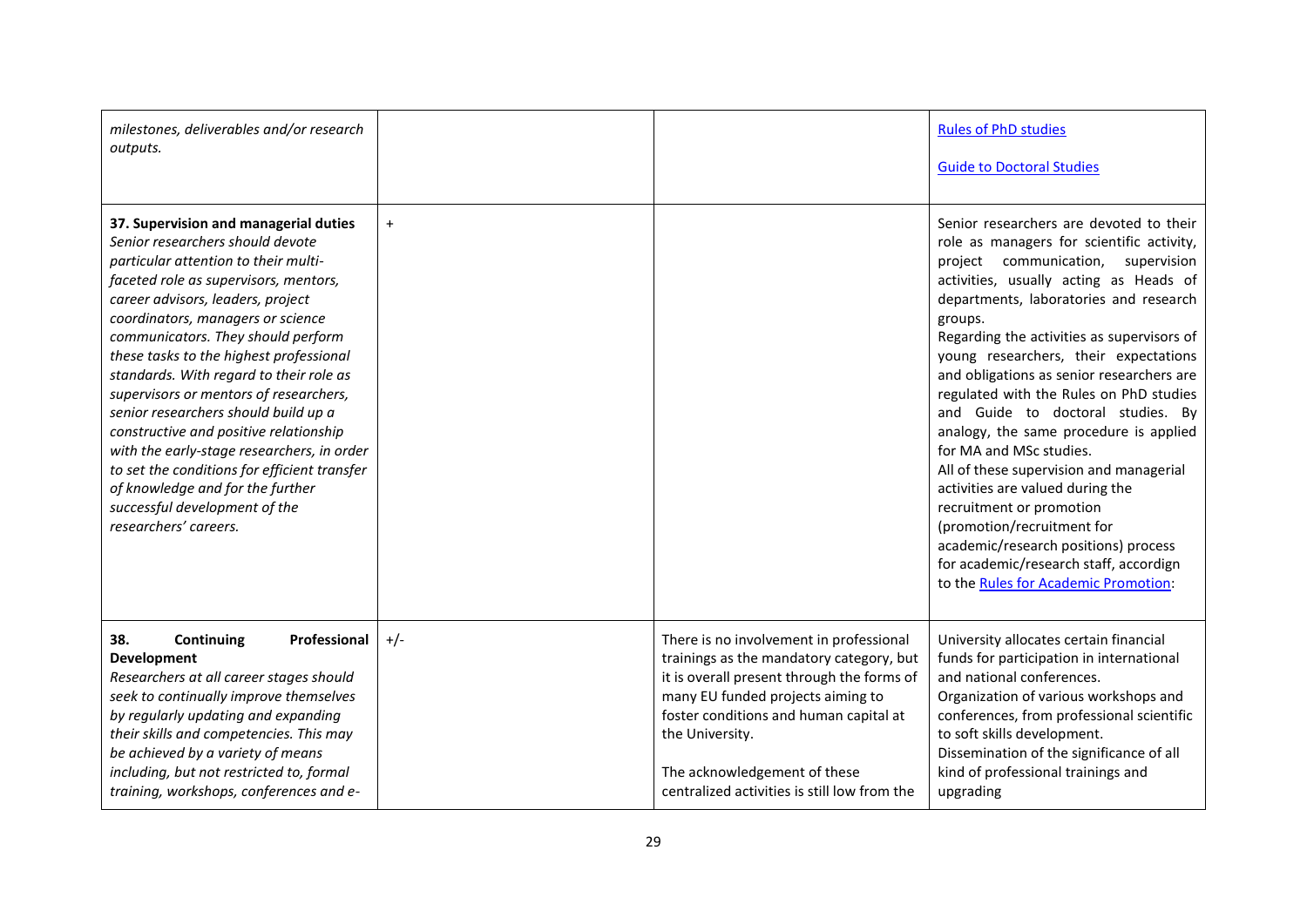| learning.                                                                                                                                                                                                                                                                                                                                                                                                                                                                                                                                                                  |       | perspective of researchers. The reasons<br>might be of financial or organizational<br>nature.<br>Low number of young researchers is<br>applying for the mobility schemes. The<br>reason might lie in language barrier.<br>The Center for Career Development at<br>the University is still underdeveloped to<br>enable and organize regular activities<br>such are workshops, trainings to be<br>offered to researchers | Fostering overall internal dissemination<br>about the trainings offers, fostering the<br>presence of University centre for Career<br>development.<br>Organizing info days for the different<br>mobility schemes, giving the full<br>professional support to the potential<br>applicants.                                                                     |
|----------------------------------------------------------------------------------------------------------------------------------------------------------------------------------------------------------------------------------------------------------------------------------------------------------------------------------------------------------------------------------------------------------------------------------------------------------------------------------------------------------------------------------------------------------------------------|-------|------------------------------------------------------------------------------------------------------------------------------------------------------------------------------------------------------------------------------------------------------------------------------------------------------------------------------------------------------------------------------------------------------------------------|--------------------------------------------------------------------------------------------------------------------------------------------------------------------------------------------------------------------------------------------------------------------------------------------------------------------------------------------------------------|
| 39. Access to research training and<br>continuous development<br>Employers and/or funders should ensure<br>that all researchers at any stage of their<br>career, regardless of their contractual<br>situation, are given the opportunity for<br>professional development and for<br>improving their employability through<br>access to measures for the continuing<br>development of skills and competencies.<br>Such measures should be regularly<br>assessed for their accessibility, takeup<br>and effectiveness in improving<br>competencies, skills and employability | $+/-$ | There is over increasing demand of<br>academic community for the different<br>forms of education and professional<br>trainings, especially for younger<br>researchers.<br>Only occasional, and project funded<br>trainings are available.                                                                                                                                                                              | Establish regular training and workshops<br>for professional and soft skills<br>development, through the Career Center<br>of the University.                                                                                                                                                                                                                 |
| 40. Supervision<br>Employers and/or funders should ensure<br>that a person is clearly identified to<br>whom early-stage researchers can refer<br>for the performance of their professional<br>duties, and should inform the<br>researchers accordingly. Such<br>arrangements should clearly define that<br>the proposed supervisors are sufficiently                                                                                                                                                                                                                       | $+$   |                                                                                                                                                                                                                                                                                                                                                                                                                        | This principle is regulated for PhD<br>candidates.<br>In the methodology of applying for the<br>doctoral thesis and defending of thesis<br>there are clear professional conditions<br>to be fulfilled by mentor as well as<br>candidate. These criteria are assessed by<br>Senate in defined procedure. Stimulate<br>supervisors for their work with younger |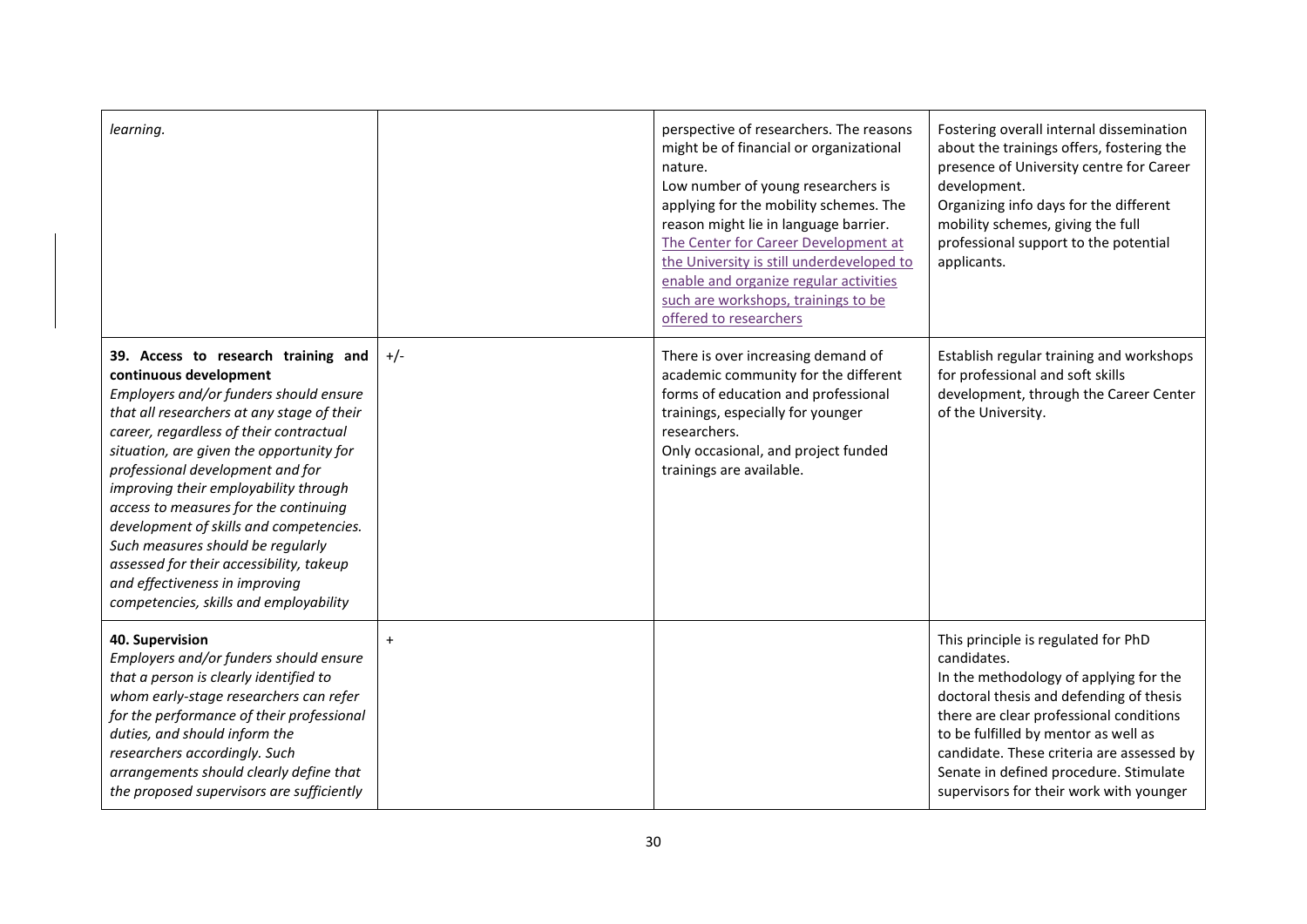| expert in supervising research, have the<br>time, knowledge, experience, expertise<br>and commitment to be able to offer the<br>research trainee appropriate support<br>and provide for the necessary progress<br>and review procedures, as well as the<br>necessary feedback mechanisms. |  | researchers with awards based on<br>outputs.<br>In order to provide qualitative work,<br>supervisor/mentorship workload to be<br>valued through decrease of other<br>obligations, such as teaching hours.<br>The early-stage researchers can refer for<br>the performance of their professional<br>duties, apart from the supervisor, to the<br>President of the Committee for PhD or<br>MSc studies which is organized as a<br>permanent body at each faculty. Also, in<br>the case of PhD studies, the young<br>researchers can refer to the Board and<br>the Centre for PhD studies.<br>Continuously<br>develop<br>culture<br>of<br>knowledge and experience sharing. |
|-------------------------------------------------------------------------------------------------------------------------------------------------------------------------------------------------------------------------------------------------------------------------------------------|--|--------------------------------------------------------------------------------------------------------------------------------------------------------------------------------------------------------------------------------------------------------------------------------------------------------------------------------------------------------------------------------------------------------------------------------------------------------------------------------------------------------------------------------------------------------------------------------------------------------------------------------------------------------------------------|
| Any additional issues                                                                                                                                                                                                                                                                     |  |                                                                                                                                                                                                                                                                                                                                                                                                                                                                                                                                                                                                                                                                          |
|                                                                                                                                                                                                                                                                                           |  |                                                                                                                                                                                                                                                                                                                                                                                                                                                                                                                                                                                                                                                                          |
|                                                                                                                                                                                                                                                                                           |  |                                                                                                                                                                                                                                                                                                                                                                                                                                                                                                                                                                                                                                                                          |

# **Template 1 – Annex: Open, Transparent and Merit-based Recruitment Check-list<sup>3</sup>** *OTM-R checklist for organisations*

| <b>Open</b> | Trans  | Merit- | Answer:                    | . .<br>torm of measurement)<br>Suggested indicators for for |
|-------------|--------|--------|----------------------------|-------------------------------------------------------------|
|             | parent | based  | . completelv<br>Vρς<br>--- |                                                             |

*<sup>3</sup> <http://ec.europa.eu/euraxess/index.cfm/services/researchPolicies>*

 $\ddot{\phantom{a}}$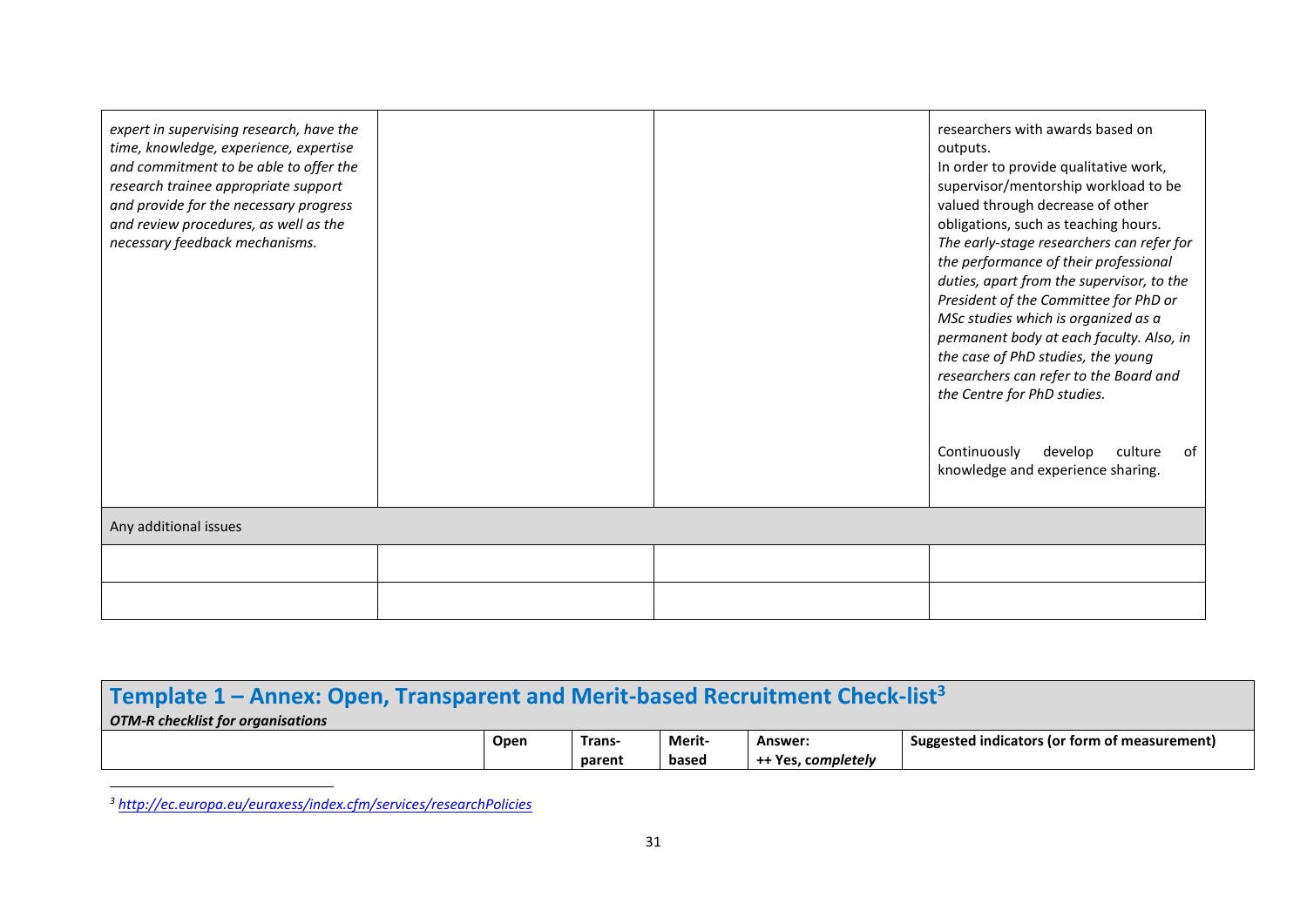|                                                                                                                 |                    |                |   | +/-Yes, substantially<br>-/+ Yes, partially |                                                                                                                                                                                                                                                                                                                                                                             |
|-----------------------------------------------------------------------------------------------------------------|--------------------|----------------|---|---------------------------------------------|-----------------------------------------------------------------------------------------------------------------------------------------------------------------------------------------------------------------------------------------------------------------------------------------------------------------------------------------------------------------------------|
|                                                                                                                 |                    |                |   | -- No                                       |                                                                                                                                                                                                                                                                                                                                                                             |
| <b>OTM-R system</b>                                                                                             |                    |                |   |                                             |                                                                                                                                                                                                                                                                                                                                                                             |
| 1. Have we published a version of our OTM-R policy<br>online (in the national language and in English)?         | $\pmb{\mathsf{x}}$ | x              | X | $++$                                        | http://www.ucg.ac.me/skladiste/blog_6/objava_41/<br>fajlovi/The%20HE%20Law.pdf<br>http://www.ucg.ac.me/objava/blog/6/objava/10-<br>legislation                                                                                                                                                                                                                              |
| 2. Do we have an internal guide setting out clear OTM-R<br>procedures and practices for all types of positions? | $\pmb{\mathsf{x}}$ | X              | x | $+/-$                                       | http://www.ucg.ac.me/skladiste/blog_6/objava_10/<br>fajlovi/Criteria%20on%20the%20conditions%20and<br>%20requirements%20for%20promotion%20to%20ac<br>ademic%20titles.pdf<br>Guidelines on the procedure of election into titles<br>and employment at the University of Montenegro<br>systematized with emphasis to OTM-R principles.<br>Guidelines translated into English. |
|                                                                                                                 |                    |                |   |                                             | University website OTM-R page is updated.                                                                                                                                                                                                                                                                                                                                   |
| 3. Is everyone involved in the process sufficiently trained<br>in the area of OTM-R?                            | $\pmb{\mathsf{x}}$ | x              | X | $+/-$                                       | - Existence of training programmes for OTM-R<br>- Number of staff following training in OTM-R                                                                                                                                                                                                                                                                               |
| 4. Do we make (sufficient) use of e-recruitment tools?                                                          | $\pmb{\mathsf{x}}$ | $\pmb{\times}$ | X | $++$                                        |                                                                                                                                                                                                                                                                                                                                                                             |
| 5. Do we have a quality control system for OTM-R in<br>place?                                                   | $\mathsf{x}$       | x              | X | $++$                                        | The quality control procedure is implemented<br>through the activities of the Scientific board of the<br>University of Montenegro which is in charge for<br>conducting and assuring the regularity of all<br>segments of recruitment procedure according to the<br>Statute of UoM.                                                                                          |
| 6. Does our current OTM-R policy encourage external<br>candidates to apply?                                     | X                  |                | x | $-$ /+                                      | Due to language issue, we mainly receive<br>applications from local and candidates from the<br>region.<br>It is necessary to create recommendations for<br>submitting job advertisements in Montenegrin and<br>English language for researchers from abroad.                                                                                                                |
| 7. Is our current OTM-R policy in line with policies to                                                         | $\pmb{\times}$     | X              |   | $+/-$                                       | Trend in the share of applicants from abroad.                                                                                                                                                                                                                                                                                                                               |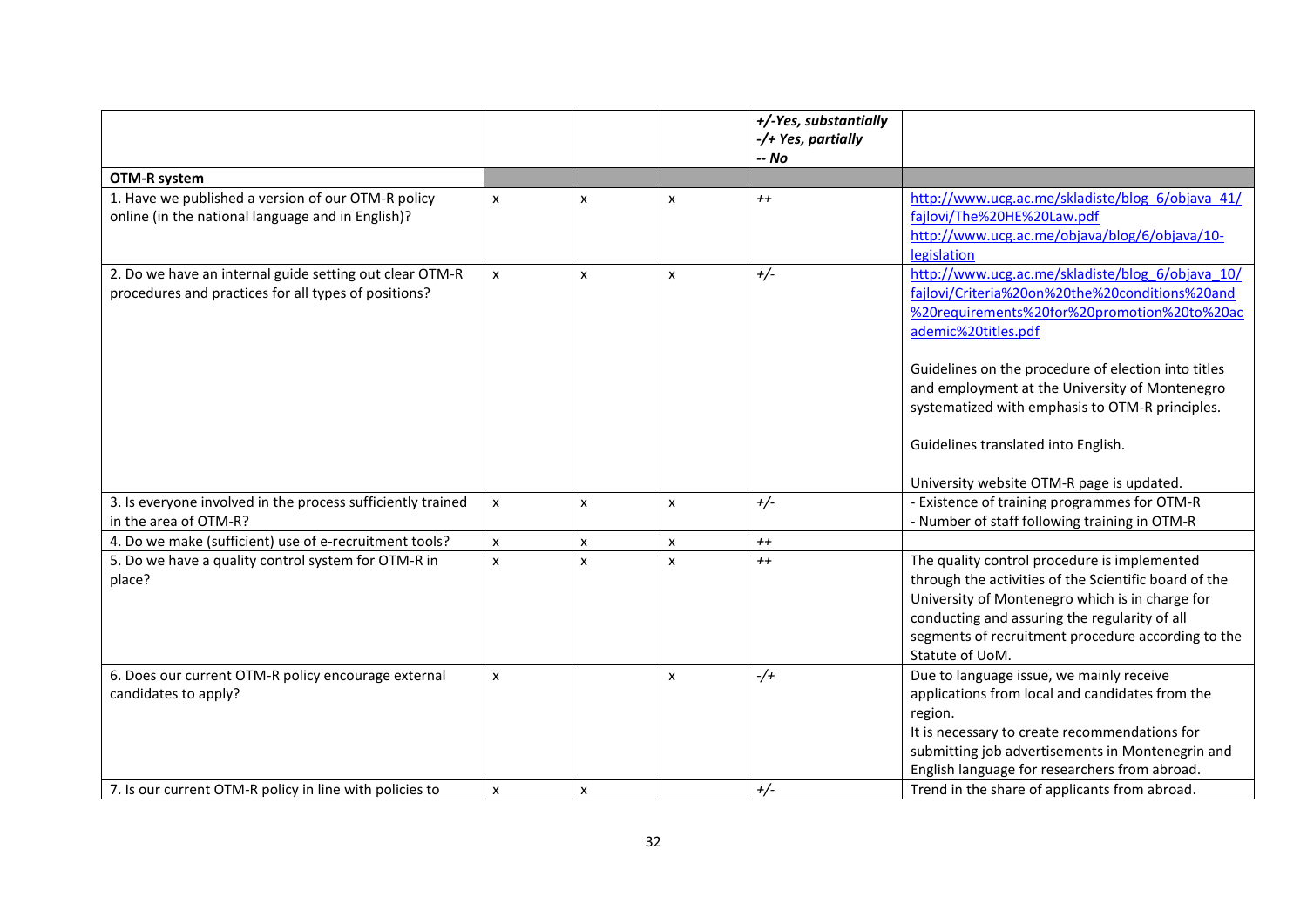| attract researchers from abroad?                                                                                                                                                                          |                |                |              |         |                                                                                                                                                                                                                                        |
|-----------------------------------------------------------------------------------------------------------------------------------------------------------------------------------------------------------|----------------|----------------|--------------|---------|----------------------------------------------------------------------------------------------------------------------------------------------------------------------------------------------------------------------------------------|
|                                                                                                                                                                                                           |                |                |              |         | Planning to introduce and offer language courses for<br>foreign researchers.                                                                                                                                                           |
| 8. Is our current OTM-R policy in line with policies to<br>attract underrepresented groups?                                                                                                               | X              |                | X            | $+/-$   | University rules do not allow discrimination on any<br>grounds but it would be good to highlight<br>transparently the non-discrimination policy, related<br>to career advance and employment within the<br>rulebooks.                  |
| 9. Is our current OTM-R policy in line with policies to<br>provide attractive working conditions for researchers?                                                                                         | X              | X              | X            | $++$    | Trend in the share of applicants from outside the<br>organisation                                                                                                                                                                      |
| 10. Do we have means to monitor whether the most<br>suitable researchers apply?                                                                                                                           | X              | $\mathsf{x}$   | x            | $++$    | All applications with a complete documentation and<br>merits are published in the University Bulletin and<br>are published at the web site of the University, with<br>30 days for eventual appeals.                                    |
| Advertising and application phase                                                                                                                                                                         |                |                |              |         |                                                                                                                                                                                                                                        |
| 11. Do we have clear guidelines or templates (e.g.,<br>EURAXESS) for advertising positions?                                                                                                               | $\pmb{\times}$ | $\pmb{\times}$ | X            | $++$    | The Statute provisions the obligation to publish the<br>call publicly - at the web site of the University and<br>media, and also through the independent public<br>institution Directorate for Employment in the<br>standardized form. |
| 12. Do we include in the job advertisement<br>references/links to all the elements foreseen in the<br>relevant section of the toolkit? [see Chapter 4.4.1 a) of<br>the OTM-R expert report <sup>4</sup> ] | $\mathsf{x}$   |                | X            |         | It is necessary to extend the template with more<br>informative descriptions of the job position and<br>reference to the institutional rules and<br>opportunities.                                                                     |
| 13. Do we make full use of EURAXESS to ensure our<br>research vacancies reach a wider audience?                                                                                                           |                |                | X            | $-/-$   | - The share of job adverts posted on EURAXESS<br>needs to be fostered and increased;<br>- Trend in the share of applicants recruited from<br>outside the organisation/abroad                                                           |
| 14. Do we make use of other job advertising tools?                                                                                                                                                        | X              | X              | x            | $^{++}$ | Media and the independent public institution<br>Directorate for Employment                                                                                                                                                             |
| 15. Do we keep the administrative burden to a minimum<br>for the candidate? [see Chapter 4.4.1 b) <sup>45</sup> ]                                                                                         | $\pmb{\chi}$   | $\mathsf{x}$   | $\mathsf{x}$ | $++$    |                                                                                                                                                                                                                                        |

*<sup>4</sup> <http://ec.europa.eu/euraxess/index.cfm/services/researchPolicies>*

 $\ddot{\phantom{a}}$